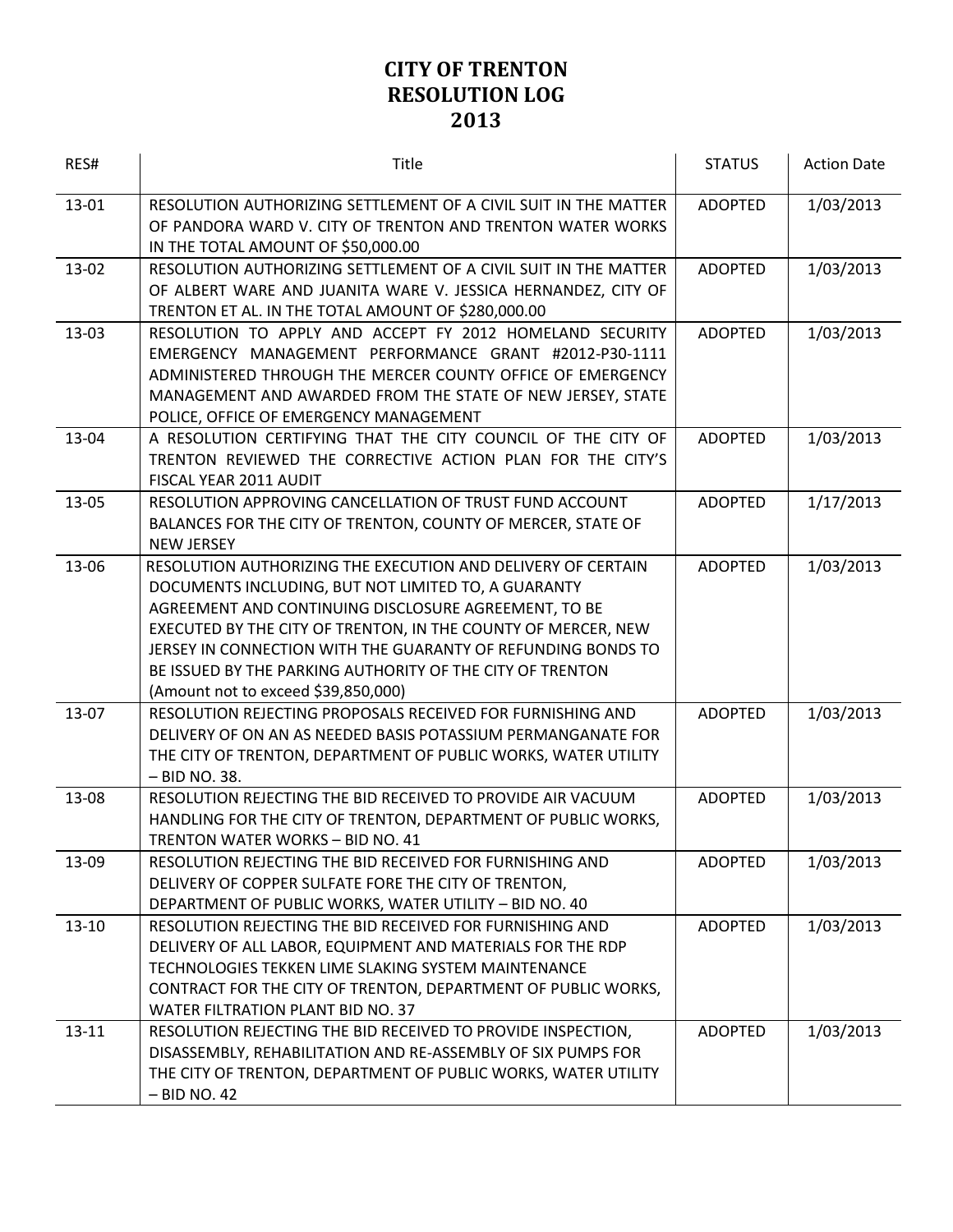| $13 - 12$ | RESOLUTION AUTHORIZING CHANGE ORDER NUMBER 1 TO THE              | <b>PULLED</b>  | 1/03/2013 |
|-----------|------------------------------------------------------------------|----------------|-----------|
|           | CONTRACT WITH THE FIRM OF HATCH MOTT MACDONALD TO PROVIDE        |                |           |
|           | ADDITIONAL PROFESSIONAL ENGINEERING SERVICES AFTER RECEIPT OF    | <b>ADOPTED</b> | 2/21/2012 |
|           | BIDS AND BEFORE AND DURING THE CONSTRUCTION OF DISTRIBUTION      |                |           |
|           | SYSTEM IMPROVEMENTS INCLUDING CLEANING AND LINING OF CAST        |                |           |
|           | IRON WATER MAINS, INSTALLATION OF REPLACEMENT WATER MAINS        |                |           |
|           | AND OTHER RELATED IMPROVEMENTS FOR THE NOTTINGHAM WAY AREA       |                |           |
|           | BEYOND THE CONTRACT COMPLETION DATE (Amount \$60,000.00)         |                |           |
| $13 - 13$ | RESOLUTION AUTHORIZING CHANGE ORDER NUMBER 2 TO THE              | <b>ADOPTED</b> | 1/03/2013 |
|           | CONTRACT WITH THE FIRM OF PKF MARK III INC FOR THE CENTRAL       |                |           |
|           | PUMPING STATION IMPROVEMENTS PROJECT (Amount \$323,000.00)       |                |           |
| $13 - 14$ | RESOLUTION AUTHORIZING CHANGE ORDER NUMBER 3 TO THE              | <b>ADOPTED</b> | 1/03/2013 |
|           | CONTRACT WITH THE FIRM OF PKF MARK III INC FOR THE CENTRAL       |                |           |
|           | PUMPING STATION IMPROVEMENTS PROJECT (Amount \$26,849.46)        |                |           |
| $13 - 15$ | RESOLUTION AUTHORIZING FURNISHING AND DELIVERY OF TREATED        | <b>ADOPTED</b> | 1/03/2013 |
|           | ROCK SALT FOR THE CITY OF TRENTON FROM INTERNATIONAL SALT, INC.  |                |           |
|           | 655 NORTHERN BLVD., CLARKS SUMMIT, PA 18411 IN CONJUNCTION       |                |           |
|           | WITH THE COUNTY OF MERCER COOPERATIVE CONTRACT PURCHASING        |                |           |
|           | SYSTEM AGREEMENT, CONTRACT PERIOD: DECEMBER 1, 2012 TO           |                |           |
|           | DECEMBER 21, 2013, COST PER TON PICK-UP AT \$76.00 AMOUNT NOT TO |                |           |
|           | EXCEED \$112,500.00                                              |                |           |
| $13 - 16$ | RESOLUTION AUTHORIZING THE AWARD OF A CONTRACT THROUGH A         | <b>PULLED</b>  | 1/03/2013 |
|           | FAIR AND OPEN PROCESS IN ACCORDANCE WITH N.J.S.A. 19:44A-20.5 ET |                |           |
|           | SEQ. TO SH'QUANNAH LOPEZ, 2 PHEASANT COURT, COLUMBUS, NEW        |                |           |
|           | JERSEY 08022 FOR THE POSITION OF A PART-TIME DATA ENTRY CLERK    |                |           |
|           | FOR THE DEPARTMENT OF HEALTH & HUMAN SERVICES, DIVISION OF       |                |           |
|           | COMMUNITY RELATIONS AND SOCIAL SERVICES (Not to exceed           |                |           |
|           | \$15,000.00]                                                     |                |           |
| $13 - 17$ | RESOLUTION CONSENTING TO THE APPOINTMENT OF CARYL M. AMANA       | <b>ADOPTED</b> | 1/15/2013 |
|           | AS DIRECTOR OF THE DEPARTMENT OF LAW                             |                |           |
| 13-18     | RESOLUTION AUTHORIZING FINAL SETTLEMENT OF A CIVIL ACTION IN THE | <b>ADOPTED</b> | 1/17/2013 |
|           | MATTER OF TRENT HOUSE SQUARE URBAN RENEWAL, LLC V. CITY OF       |                |           |
|           | TRENTON, ET ALS                                                  |                |           |
| 13-19     | RESOLUTION AUTHORIZING SETTLEMENT OF A WORKERS                   | <b>ADOPTED</b> | 1/17/2013 |
|           | COMPENSATION CLAIM IN THE MATTER OF DAVID CRUZ v. THE CITY OF    |                |           |
|           | TRENTON, CLAIM PETITION NO. 2011-18055 IN THE TOTAL AMOUNT OF    |                |           |
|           | \$11,000.00                                                      |                |           |
| $13 - 20$ | RESOLUTION AUTHORIZING THE CONTRACT EXTENSION FOR ONE YEAR       | <b>ADOPTED</b> | 1/17/2013 |
|           | WITH VERIZON, INC., NATIONAL CONTRACTS REPOSITORY,               |                |           |
|           | MC:HQW021.25, 700 HIDDEN RIDGE, IRVING, TEXAS 75038 TO PROVIDE   |                |           |
|           | NON-VOICE OVER INTERNET PROTOCOL TELEPHONE SERVICE FOR THE       |                |           |
|           | CITY OF TRENTON, NOT TO EXCEED AMOUNT \$258,000.00 COMMENCING    |                |           |
|           | DECEMBER 3, 2012 THROUGH DECEMBER 2, 2013                        |                |           |
| $13 - 21$ | RESOLUTION TO PROVIDE EMERGENCY UTILITY APPROPRIATIONS TO THE    | <b>ADOPTED</b> | 1/17/2013 |
|           | SFY 2013 TEMPORARY BUDGET OF THE CITY OF TRENTON (Total          |                |           |
|           | \$14,436,000.00)                                                 |                |           |
|           |                                                                  |                |           |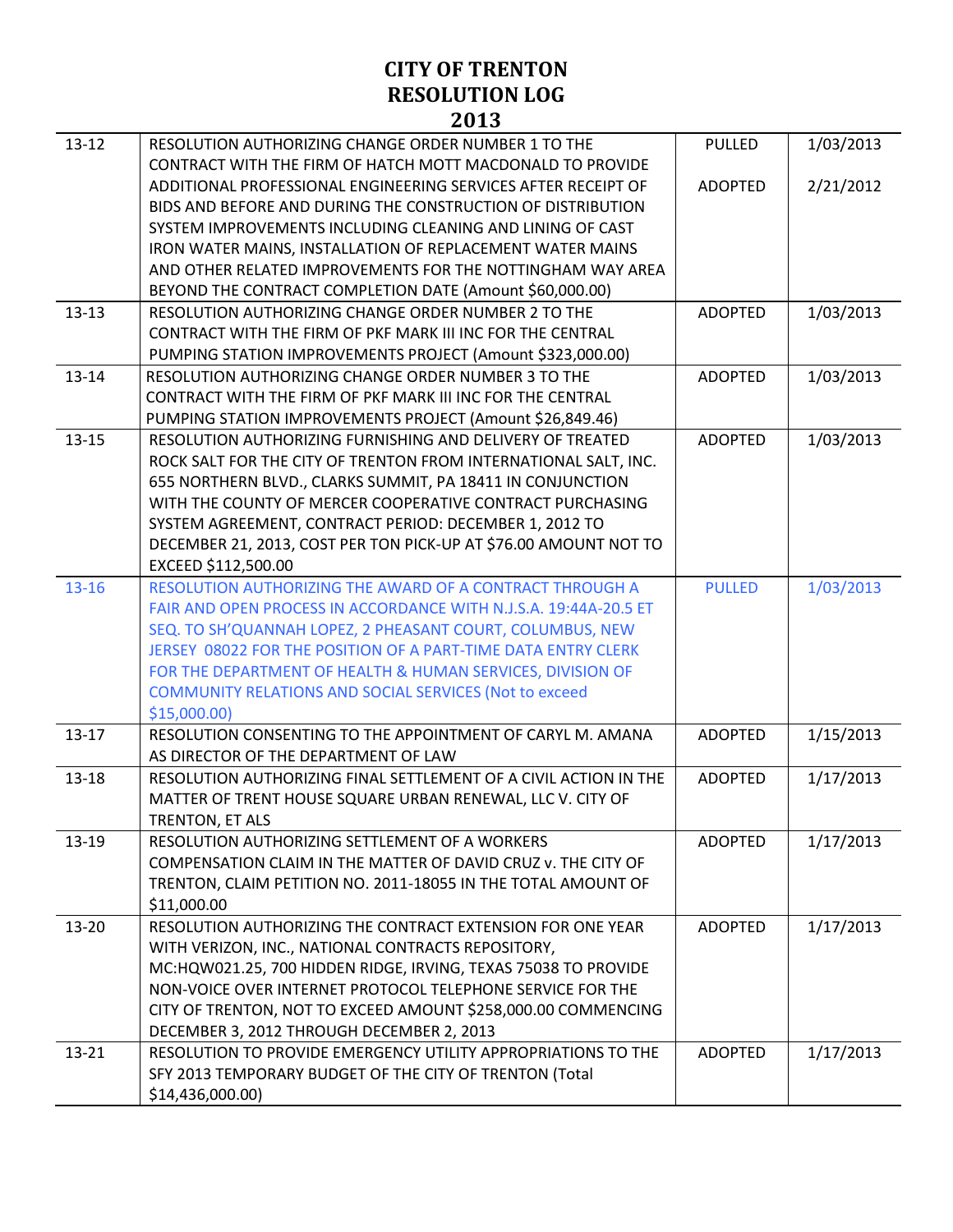| $13 - 22$ | RESOLUTION TO PROVIDE EMERGENCY APPROPRIATIONS TO THE SFY                                                                     | <b>ADOPTED</b> | 1/17/2013 |
|-----------|-------------------------------------------------------------------------------------------------------------------------------|----------------|-----------|
|           | 2013 TEMPORARY BUDGETS OF THE CITY OF TRENTON (DEPARTMENT OF<br>RECREATION, NATURAL RESOURCES & CULTURE) (Total \$227,725.00) |                |           |
| 13-23     | RESOLUTION TO PROVIDE EMERGENCY APPROPRIATION TO THE SFY 2013                                                                 | <b>ADOPTED</b> | 1/17/2013 |
|           | TEMPORARY BUDGETS OF THE CITY OF TRENTON CURRENT FUND (Total                                                                  |                |           |
|           | \$32,690,351.84)                                                                                                              |                |           |
| 13-24     | RESOLUTION AUTHORIZING THE AWARD OF A CONTRACT THROUGH A                                                                      | <b>ADOPTED</b> | 1/17/2013 |
|           | FAIR AND OPEN PROCESS IN ACCORDANCE WITH N.J.S.A. 19:44A-20.5 ET                                                              |                |           |
|           | SEQ. TO ADAMS, REHMANN AND HEGGAN ASSOCIATES, INC.(ARH), 850 S.                                                               |                |           |
|           | WHITE HORSE PIKE, PO BOX 579, HAMMONTON, NJ 080037-2019 TO                                                                    |                |           |
|           | PROVIDE PROFESSIONAL ENGINEERING SERVICES IN PREPARING AND                                                                    |                |           |
|           | MAINTAINING OFFICIAL CITY TAX MAPS SERVICES FOR THE DEPARTMENT                                                                |                |           |
|           | OF FINANCE, DIVISION OF ASSESSMENT FOR A PERIOD OF ONE YEAR IN                                                                |                |           |
|           | THE AMOUNT NOT TO EXCEED \$37,500.00                                                                                          |                |           |
| 13-25     | RESOLUTION AUTHORIZING THE CITY OF TRENTON TO CONDUCT AN                                                                      | <b>ADOPTED</b> | 1/17/2013 |
|           | ACCELERATED TAX SALE PRIOR TO JUNE 30, 2013                                                                                   |                |           |
| 13-26     | RESOLUTION REJECTING BIDS RECEIVED FOR REPLACEMENT OF                                                                         | <b>ADOPTED</b> | 1/17/2013 |
|           | INCANDESCENT TRAFFIC SIGNALS TO LIGHT EMITTING DIODE (LED)                                                                    |                |           |
|           | SIGNAL MODULE PROJECT FOR THE CITY OF TRENTON, DIVISION OF                                                                    |                |           |
|           | TRAFFIC AND TRANSPORTATION - BID NO. 127                                                                                      |                |           |
| 13-27     | RESOLUTION AUTHORIZING THE CITY OF TRENTON TO APPLY FOR AND                                                                   | <b>ADOPTED</b> | 1/17/2013 |
|           | ACCEPT GRANT FUNDS IN AN AMOUNT UP TO \$600,000 FROM THE                                                                      |                |           |
|           | UNITED STATES ENVIRONMENTAL PROTECTION AGENCY'S FOR                                                                           |                |           |
|           | REMEDIATION AT THREE CITY-OWNED SITES                                                                                         |                |           |
| 13-28     | RESOLUTION ACCEPTING BID AND AWARDING CONTRACT TO FOLEY                                                                       | <b>ADOPTED</b> | 1/17/2013 |
|           | INCORPORATED, 855 CENTENNIAL AVENUE, PISCATAWAY, NEW JERSEY                                                                   |                |           |
|           | 08855 FOR THE FURNISHING AND DELIVERY OF ALL LABOR, EQUIPMENT                                                                 |                |           |
|           | AND MATERIALS FOR THE PROVISION OF GENERATOR MAINTENANCE                                                                      |                |           |
|           | SERVICES FOR THE CITY OF TRENTON, DEPARTMENT OF PUBLIC WORKS,                                                                 |                |           |
|           | DIVISION OF TRENTON WATER WORKS BEGINNING JANUARY 3, 2013                                                                     |                |           |
|           | THROUGH DECEMBER 31, 2013 IN THE AMOUNT NOT TO EXCEED                                                                         |                |           |
|           | \$31,081.00                                                                                                                   |                |           |
| 13-29     | RESOLUTION ACCEPTING BID AND AWARDING CONTRACT TO FOLEY                                                                       | <b>ADOPTED</b> | 1/17/2013 |
|           | INCORPORATED, 855 CENTENNIAL AVENUE, PISCATAWAY, NEW JERSEY                                                                   |                |           |
|           | 08855 TO PROVIDE FY 2013 STAND-BY DIESEL AND GAS ENGINE                                                                       |                |           |
|           | INSPECTION AND MAINTENANCE FOR THE CITY OF TRENTON,                                                                           |                |           |
|           | DEPARTMENT OF PUBLIC WORKS, DIVISION OF TRENTON WATER WORKS                                                                   |                |           |
|           | BEGINNING JANUARY 1, 2013 THROUGH DECEMBER 31, 2013 IN THE                                                                    |                |           |
|           | AMOUNT NO TO EXCEED \$44,725.00                                                                                               |                |           |
| 13-30     | RESOLUTION ACCEPTING BID AND AWARDING CONTRACT TO MUNICIPAL                                                                   | <b>ADOPTED</b> | 1/17/2013 |
|           | MAINTENANCE COMPANY, 1352 TAYLORS LANE, CINNAMINSON, NEW                                                                      |                |           |
|           | JERSEY 08077 TO PROVIDE ALTITUDE VALVE MAINTENANCE FOR THE CITY                                                               |                |           |
|           | OF TRENTON, DEPARTMENT OF PUBLIC WORKS, DIVISION OF WATER                                                                     |                |           |
|           | UTILITY BEGINNING JANUARY 3, 2013 THROUGH DECEMBER 31, 2013 IN                                                                |                |           |
|           | THE AMOUNT NOT TO EXCEED \$38,950.00                                                                                          |                |           |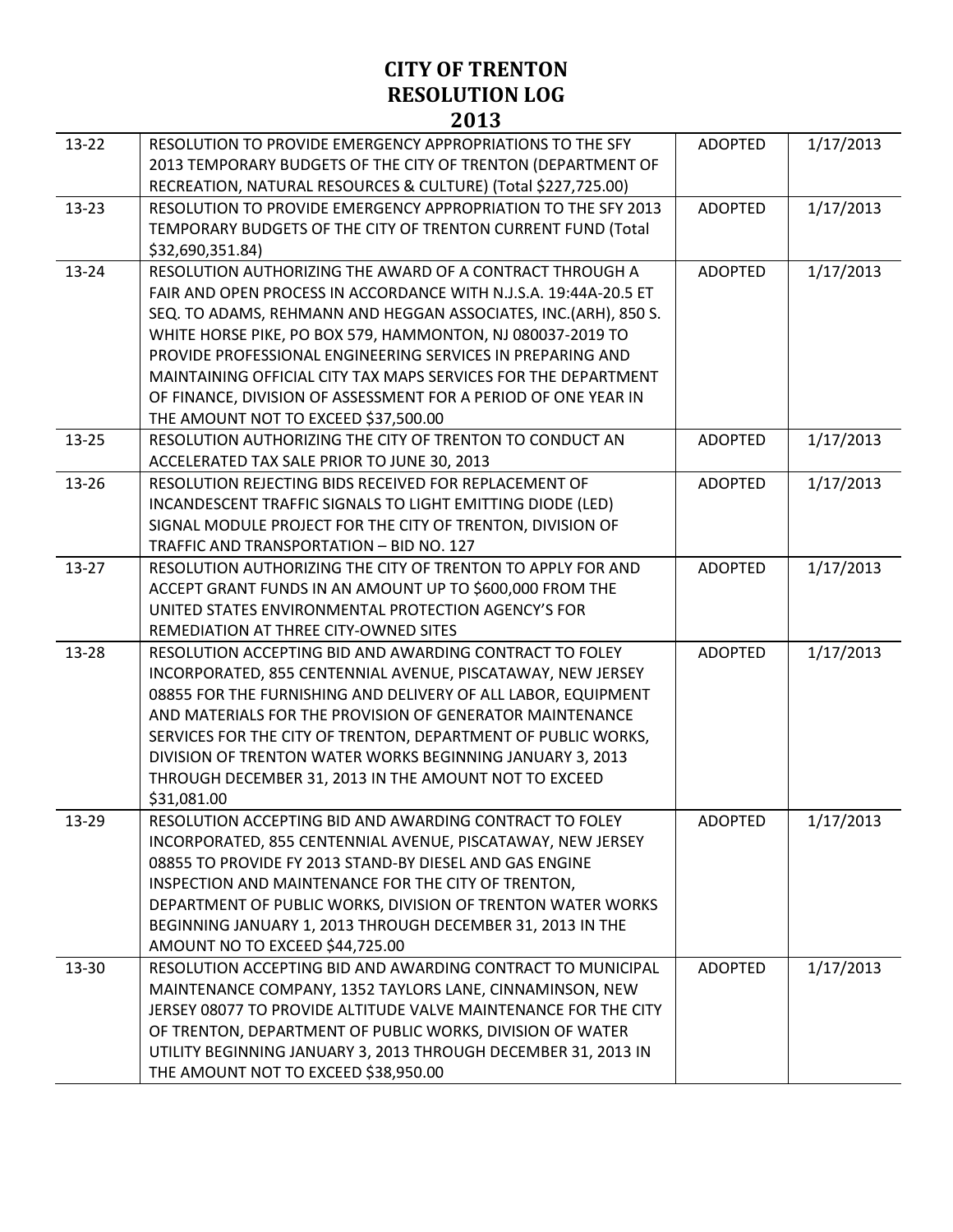|       | 201J                                                                                                                                                                                                                                                                                                                                                                                                                                                          |                |           |
|-------|---------------------------------------------------------------------------------------------------------------------------------------------------------------------------------------------------------------------------------------------------------------------------------------------------------------------------------------------------------------------------------------------------------------------------------------------------------------|----------------|-----------|
| 13-31 | RESOLUTION ACCEPTING BID AND AWARDING CONTRACT TO A.A.<br>DUCKETT INCORPORATED, 1989 ARENA DRIVE, SUITE B, TRENTON, NEW<br>JERSEY 08610 TO PROVIDE MAINTENANCE OF HVAC SYSTEMS FOR THE<br>CITY OF TRENTON, DEPARTMENT OF PUBLIC WORKS, DIVISION OF WATER<br>UTILITY BEGINNING JANUARY 3, 2013 THROUGH DECEMBER 31, 2013 IN<br>THE AMOUNT NOT TO EXCEED \$56,154.00                                                                                            | <b>ADOPTED</b> | 1/17/2013 |
| 13-32 | RESOLUTION ACCEPTING BID AND AWARDING CONTRACT TO ALLIED<br>CONTROL SERVICES, 611 GARFIELD AVENUE, P.O. BOX 234, WEST POINT,<br>PENNSYLVANIA 19486 TO PROVIDE CHLORINE EQUIPMENT<br>MAINTENANCE FOR THE DEPARTMENT OF PUBLIC WORKS, DIVISION OF<br>WATER UTILITY BEGINNING JANUARY 3, 2013 THROUGH DECEMBER 31,<br>2013 IN THE AMOUNT NOT TO EXCEED \$57,112.00                                                                                               | <b>ADOPTED</b> | 1/17/2013 |
| 13-33 | RESOLUTION ACCEPTING BID AND AWARDING CONTRACT TO ALLIED<br>CONTROL SERVICES, 611 GARFIELD AVENUE, WEST POINT, PENNSYLVANIA<br>19846 TO PROVIDE INSTRUMENTATION, AND CALIBRATION REPAIR<br>SERVICES FOR THE CITY OF TRENTON, DEPARTMENT OF PUBLIC WORKS,<br>DIVISION OF WATER UTILITY BEGINNING JANUARY 3, 2013 THROUGH<br>DECEMBER 31, 2013 IN THE AMOUNT NOT TO EXCEED \$145,052.00                                                                         | <b>ADOPTED</b> | 1/17/2013 |
| 13-34 | RESOLUTION ACCEPTING BID AND AWARDING CONTRACT TO SCOTT<br>TESTING INCORPORATED, 1698 FIFTH STREET, EWING, NEW JERSEY 08638<br>TO PROVIDE INSPECTION, TESTING AND PREVENTATIVE REPAIR<br>MAINTENANCE OF PRIMARY AND SECONDARY ELECTRICAL EQUIPMENT<br>FOR THE CITY OF TRENTON, DEPARTMENT OF PUBLIC WORKS, DIVISION<br>OF WATER UTILITY BEGINNING JANUARY 3, 2013 THROUGH DECEMBER<br>31, 2013 IN THE AMOUNT NOT TO EXCEED \$58,007.00                        | <b>ADOPTED</b> | 1/17/2013 |
| 13-35 | RESOLUTION ACCEPTING BID AND AWARDING CONTRACT TO CITY<br>DISPOSAL INCORPORATION, 15 EDITH AVENUE, METUCHEN, NEW JERSEY<br>08840 TO PROVIDE DRUM REMOVAL OF CHEMICAL, PLASTIC AND METAL<br>DRUMS AT THE WATER TREATMENT PLANT FOR THE CITY OF TRENTON,<br>DEPARTMENT OF PUBLIC WORKS, DIVISION OF TRENTON WATER WORKS<br>BEGINNING JANUARY 3, 2013 THROUGH DECEMBER 31, 2013 IN THE<br>AMOUNT NOT TO EXCEED \$61,488.00                                       | <b>ADOPTED</b> | 1/17/2013 |
| 13-36 | RESOLUTION ACCEPTING BID AND AWARDING CONTRACT TO NALCO<br>COMPANY, LCG MUNICIPAL, 160 WEST DIEHL ROAD, NAPERVILLE,<br>ILLINOIS 60563, FOR THE FURNISHING AND DELIVERY OF SLUDGE<br>BLANKET POLYMER THE DEPARTMENT OF PUBLIC WORKS, WATER UTILITY<br>FOR A PERIOD BEGINNING JANUARY 1, 2013 - DECEMBER 31, 2013; IN<br>THE AMOUNT NOT TO EXCEED \$66,033.00                                                                                                   | ADOPTFD        | 1/17/2013 |
| 13-37 | RESOLUTION ACCEPTING BID AND AWARDING CONTRACT TO R.E.<br>CARROLL INCORPORATED, 1570 NORTH OLDEN AVENUE, TRENTON, NEW<br>JERSEY 08638 FOR THE FURNISHING AND DELIVERY OF COLD WATER<br>METERS OR SENSUS IPERL AND OMNI C2 TYPE OR THE APPROVED<br>EQUIVALENT WATER METERS FOR THE CITY OF TRENTON, DEPARTMENT<br>OF PUBLIC WORKS, DIVISION OF WATER UTILITY BEGINNING JANUARY 3,<br>2013 THROUGH DECEMBER 31, 2013 IN THE AMOUNT NOT TO EXCEED<br>\$95,044.00 | <b>ADOPTED</b> | 1/17/2013 |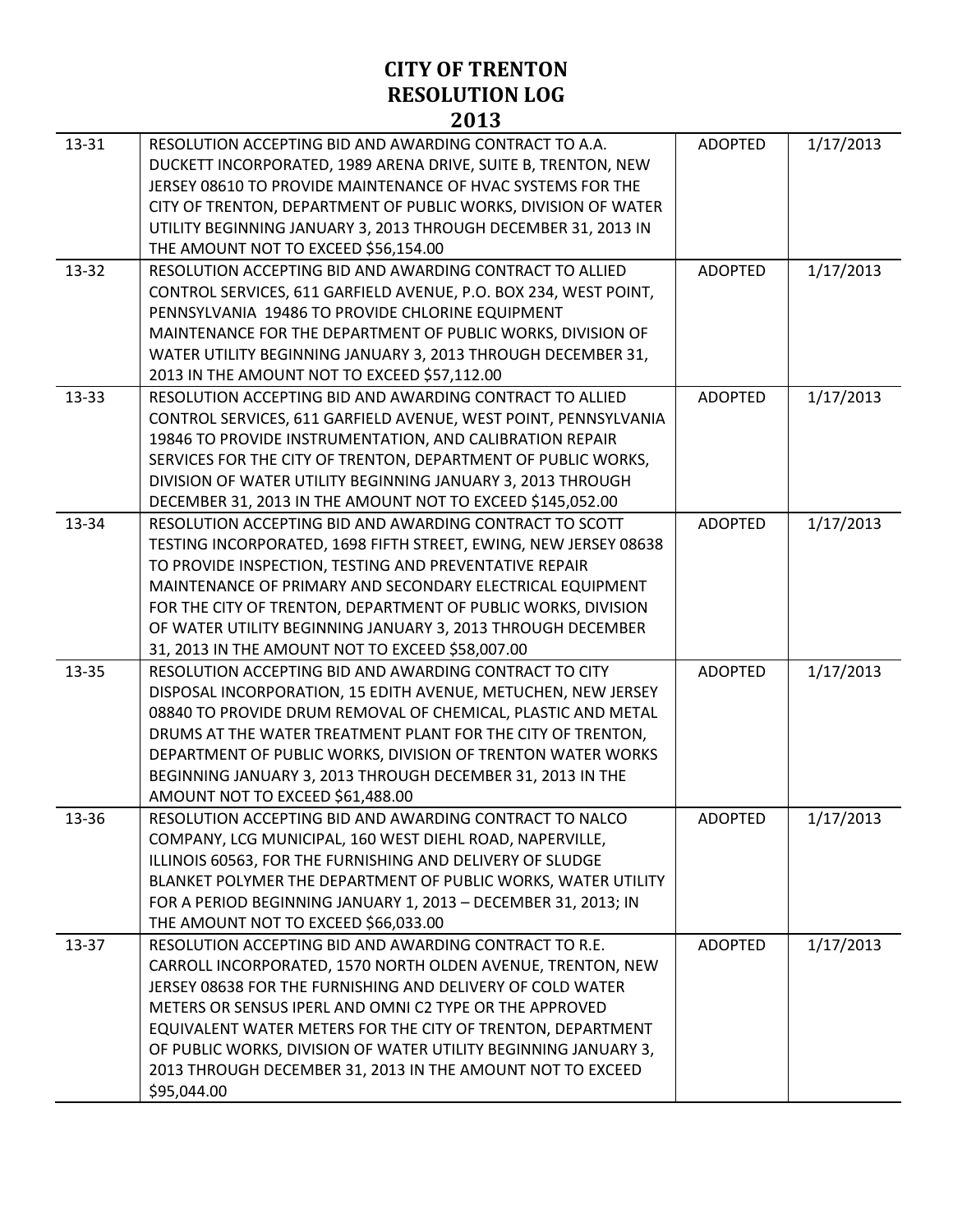| 13-38 | RESOLUTION ACCEPTING BID AND AWARDING CONTRACT TO GREER<br>INDUSTRIES INCORPORATED, P.O. BOX 1900, MORGANTOWN, WEST<br>VIRGINIA 26507-1900 FOR THE FURNISHING AND DELIVERY QUICKLIME<br>FOR THE CITY OF TRENTON, DEPARTMENT OF PUBLIC WORKS, DIVISION<br>OF WATER UTILITY FOR A PERIOD BEGINNING JANUARY 3, 2013-<br>DECEMBER 31, 2013; IN THE AMOUNT NOT TO EXCEED \$116,452.00                                                                                                                                          | <b>ADOPTED</b> | 1/17/2013 |
|-------|---------------------------------------------------------------------------------------------------------------------------------------------------------------------------------------------------------------------------------------------------------------------------------------------------------------------------------------------------------------------------------------------------------------------------------------------------------------------------------------------------------------------------|----------------|-----------|
| 13-39 | RESOLUTION ACCEPTING BID AND AWARDING CONTRACT TO MOSAIC<br>CROP NUTRITION, LLC, 13830 CIRCA CROSSING DRIVE, LITHIA, FLORIDA<br>33547 FOR THE FURNISHING AND DELIVERY OF FLUOROSILIC ACID<br>(HYDROFLUOROSILIC ACID) FOR THE CITY OF TRENTON, DEPARTMENT OF<br>PUBLIC WORKS, DIVISION OF WATER UTILITY FOR A PERIOD BEGINNING<br>JANUARY 3, 2013 - DECEMBER 31, 2013; IN THE AMOUNT NOT TO<br>EXCEED \$130,050.00                                                                                                         | <b>ADOPTED</b> | 1/17/2013 |
| 13-40 | RESOLUTION ACCEPTING BID AND AWARDING CONTRACT TO KEMIRA<br>WATER SOLUTIONS, INC., 316 BARTOW MUNICIPAL AIRPORT, BARTOW,<br>FLORIDA 33830 TO PROVIDE FERRIC CHLORIDE USED FOR COAGULATION<br>AT THE WATER TREATMENT PLANT, FOR THE CITY OF TRENTON, TRENTON<br>WATER WORKS, DEPARTMENT OF PUBLIC WORKS, FOR A PERIOD<br>BEGINNING JANUARY 3, 2013 THROUGH DECEMBER 31, 2013; AT \$454.90<br>PRICE PER TON, IN THE AMOUNT NOT TO EXCEED \$545,880.00                                                                       | <b>ADOPTED</b> | 1/17/2013 |
| 13-41 | RESOLUTION ACCEPTING BID AND AWARDING CONTRACT TO GEORGE S.<br>COYNE CHEMICAL INCORPORATED, 3015 STATE ROAD, CROYDON<br>PENNSYLVANIA 19021 FOR THE FURNISHING AND DELIVERY OF<br>COAGULANT AID POLYMER FOR THE CITY OF TRENTON, DEPARTMENT OF<br>PUBLIC WORKS, DIVISION OF WATER UTILITY BEGINNING JANUARY 3,<br>2013 THROUGH DECEMBER 31, 2013 IN THE AMOUNT NOT TO EXCEED<br>\$115,836.79                                                                                                                               | <b>ADOPTED</b> | 1/17/2013 |
| 13-42 | RESOLUTION ACCEPTING BID AND PARTIALLY AWARDING CONTRACT TO<br>INTERLINE BRANDS INC., DBA AMSAN, 80 TWINBRIDGE DRIVE,<br>PENNSAUKEN, NEW JERSEY 08110 FOR THE FURNISHING AND DELIVERY<br>ON AN AS NEEDED BASIS, PAPER GOOD PRODUCTS WITH A ONE YEAR OR<br>TWO YEAR EXTENSION IF NEEDED WITH PRICE MAINTENANCE OR SMALL<br>INCREASE FOR THE CITY OF TRENTON, DEPARTMENT OF PUBLIC WORKS,<br>DIVISION OF PUBLIC PROPERTY; IN THE AMOUNT NOT TO EXCEED<br>\$2,344.50 FOR A PERIOD OF ONE YEAR FROM DATE OF CONTRACT<br>AWARD | <b>ADOPTED</b> | 1/17/2013 |
| 13-43 | RESOLUTION ACCEPTING BID AND PARTIALLY AWARDING CONTRACT TO<br>CAMDEN BAG AND PAPER, 114 GAITHER DRIVE, MOUNT LAUREL, NEW<br>JERSEY 08054 FOR THE FURNISHING AND DELIVERY ON AN AS NEEDED<br>BASIS, PAPER GOOD PRODUCTS WITH A ONE YEAR OR TWO YEAR<br>EXTENSION IF NEEDED WITH PRICE MAINTENANCE OR SMALL INCREASE<br>FOR THE CITY OF TRENTON, DEPARTMENT OF PUBLIC WORKS, DIVISION<br>OF PUBLIC PROPERTY; FOR A PERIOD OF ONE YEAR FROM DATE OF<br><b>CONTRACT AWARD</b>                                                | <b>ADOPTED</b> | 1/17/2013 |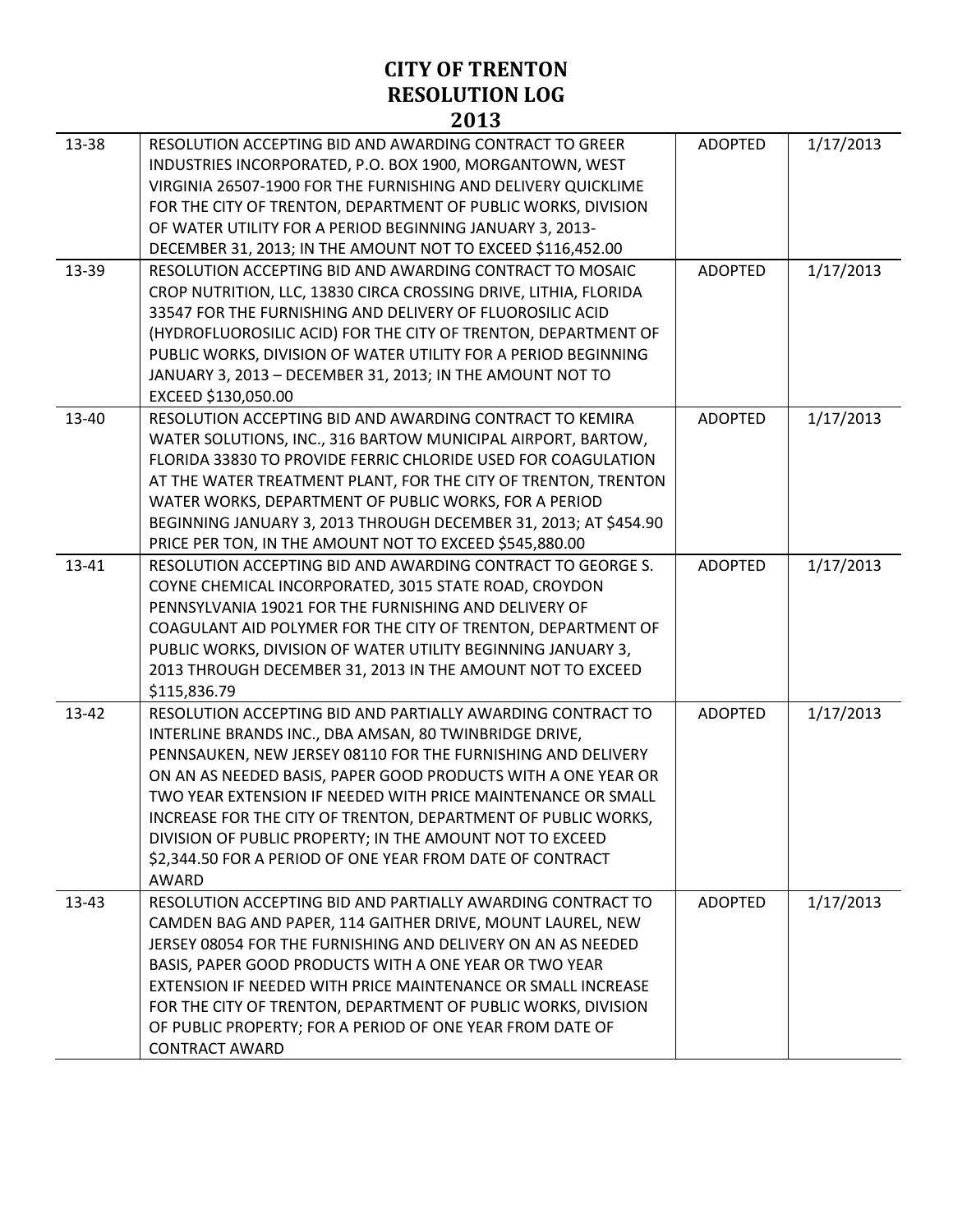| 13-44 | RESOLUTION AUTHORIZING THE AWARD OF A CONTRACT TO AGRA<br>ENVIRONMENTAL & LABORATORY SERVICES, 90 % WEST BLACKWELL<br>STREET, DOVER, NJ 07801 TO PROVIDE LABORATORY AND WATER<br>QUALITY CONSULTING SERVICES FOR THE CITY OF TRENTON FOR THE<br>DEPARTMENT OF PUBLIC WORKS, DIVISION OF TRENTON WATER WORKS,<br>WATER FILTRATION PLANT THROUGH A FAIR AND OPEN PROCESS IN<br>ACCORDANCE WITH N.J.S.A. 19:44A-20.5 ET SEQ. (Not to exceed<br>\$70,720.00) | <b>ADOPTED</b> | 1/17/2013 |
|-------|----------------------------------------------------------------------------------------------------------------------------------------------------------------------------------------------------------------------------------------------------------------------------------------------------------------------------------------------------------------------------------------------------------------------------------------------------------|----------------|-----------|
| 13-45 | RESOLUTION AUTHORIZING PAYMENT FOR A CONTRACT WITH CARROLL<br>DEMOLITION LLC, 7 YOUNGS ROAD, HAMILTON, NEW JERSEY 08610,<br>WHICH WAS AWARDED ON AN EMERGENCY BASIS FOR THE DEMOLITION<br>OF 740 CASS STREET AND ONE SIDE WALL REPAIR TO ALLEVIATE A<br>DANGEROUS AND HAZARDOUS CONDITION DUE TO HURRICANE DAMAGE<br>(Amount \$28,910.00)                                                                                                                | <b>ADOPTED</b> | 1/17/2013 |
| 13-46 | RESOLUTION AUTHORIZING PAYMENT FOR A CONTRACT WITH CARROLL<br>DEMOLITION LLC, 4 YOUNGS ROAD, HAMILTON, NEW JERSEY 08610,<br>WHICH WAS AWARDED ON AN EMERGENCY BASIS FOR THE DEMOLITION<br>OF 980 EAST STATE STREET AND ONE SIDE WALL REPAIR TO ALLEVIATE A<br>DANGEROUS AND HAZARDOUS CONDITION DUE TO HURRICANE DAMAGE<br>(Amount \$38,790.00)                                                                                                          | <b>ADOPTED</b> | 1/17/2013 |
| 13-47 | RESOLUTION AUTHORIZING PAYMENT FOR A CONTRACT WITH CARROLL<br>DEMOLITION LLC, 4 YOUNGS ROAD, HAMILTON, NEW JERSEY 08610,<br>WHICH WAS AWARDED ON AN EMERGENCY BASIS FOR THE DEMOLITION<br>OF 37 HIGH STREET AND ONE SIDE WALL REPAIR TO ALLEVIATE A<br>DANGEROUS AND HAZARDOUS CONDITION DUE TO HURRICANE DAMAGE<br>(Amount \$31,110.00)                                                                                                                 | <b>ADOPTED</b> | 1/17/2013 |
| 13-48 | RESOLUTION AUTHORIZING PAYMENT FOR A CONTRACT WITH CARROLL<br>DEMOLITION LLC, 4 YOUNGS ROAD, HAMILTON, NEW JERSEY 08610,<br>WHICH WAS AWARDED ON AN EMERGENCY BASIS FOR THE DEMOLITION<br>OF 28 TYLER STREET AND ONE SIDE WALL REPAIR TO ALLEVIATE A<br>DANGEROUS AND HAZARDOUS CONDITION DUE TO HURRICANE SANDY<br>(Amount \$28,110.00)                                                                                                                 | <b>ADOPTED</b> | 1/17/2013 |
| 13-49 | RESOLUTION AUTHORIZING THE RENEWAL OF A CONTRACT WHICH WAS<br>AWARDED TO ASSOCIATED DATA PROCESSING CONSULTANTS, INC., 116<br>VILLAGE BOULEVARD, SUITE 200, PRINCETON, NEW JERSEY 08540 FOR<br>THE OPERATION, MANAGEMENT OR ADMINISTRATION OF DATA<br>PROCESSING SERVICES FOR THE DEPARTMENT OF ADMINISTRATION,<br>DIVISION OF INFORMATION TECHNOLOGY TOTAL AMOUNT NOT TO<br>EXCEED FOR ONE YEAR: \$735,000.00                                           | <b>ADOPTED</b> | 1/17/2013 |
| 13-50 | RESOLUTION AUTHORIZING THE CITY OF TRENTON TO ACCEPT A GRANT<br>IN THE AMOUNT OF \$45,198.00 FROM THE EMERGENCY FOOD AND<br>SHELTER PROGRAM (EFSP) MERCER COUNTY LOCAL BOARD TO OPERATE<br>THE PURCHASE OF SERVICE PROGRAM                                                                                                                                                                                                                               | <b>ADOPTED</b> | 1/17/2013 |
| 13-51 | RESOLUTION AUTHORIZING A PUBLIC SALE PURSUANT TO N.J.S.A. 39:10-<br>10a ET SEQ OF VEHICLES THAT WERE FOUND ABANDONED AND WEE<br>RECOVERED BY THE TRENTON POLICE DEPARTMENT                                                                                                                                                                                                                                                                               | <b>ADOPTED</b> | 1/17/2013 |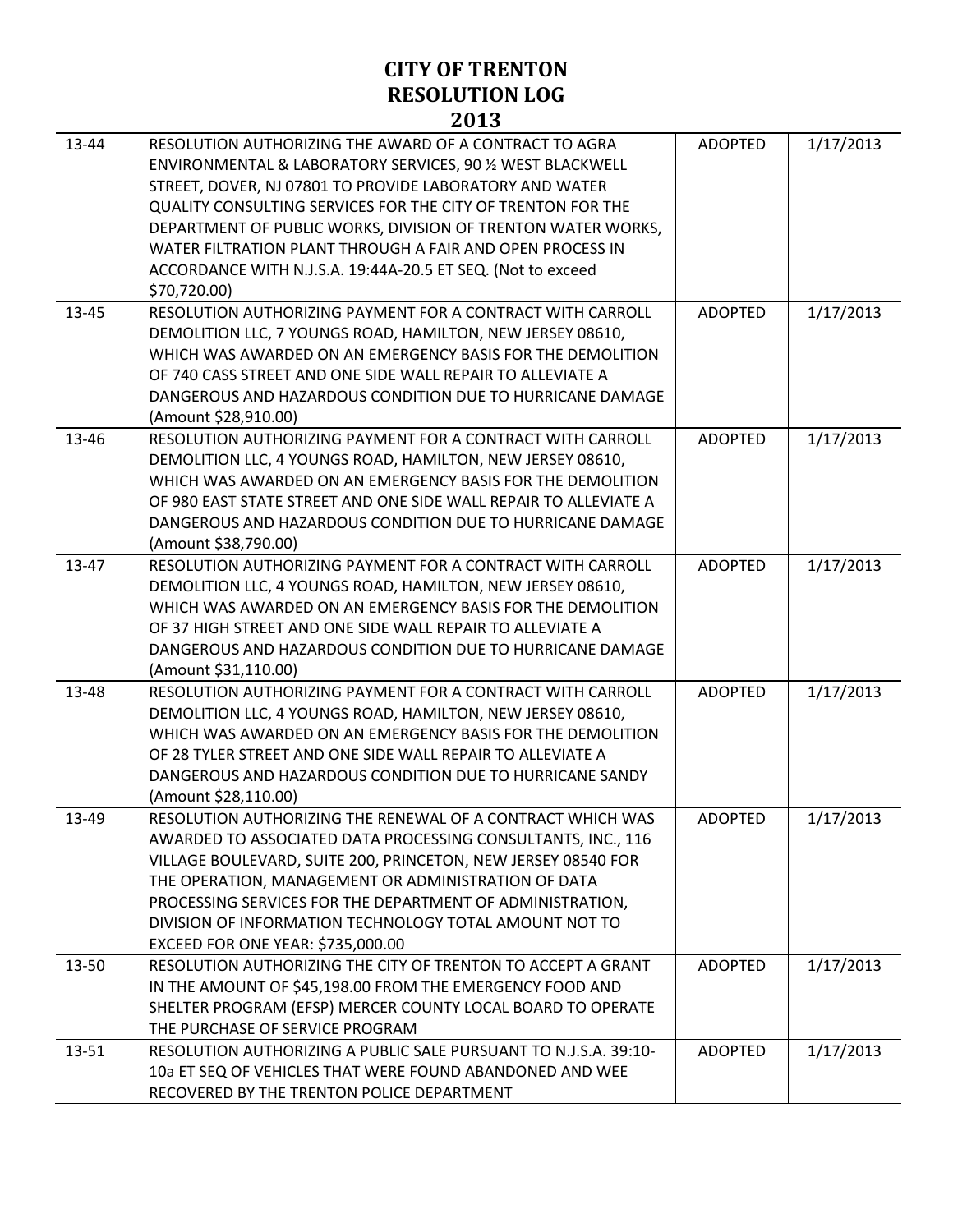| 13-52 | RESOLUTION GRANTING RENEWAL OF ALCOHOLIC BEVERAGE                         | <b>ADOPTED</b> | 1/29/2013 |
|-------|---------------------------------------------------------------------------|----------------|-----------|
|       | CONSUMPTION LICENSE 1111-33-140-003, MATUCHECK MICHAEL, 801               |                |           |
|       | ANDERSON STREET, FOR THE 2012-2013 LICENSING PERIOD                       |                |           |
| 13-53 | RESOLUTION INVALIDATING PLENARY RETAIL CONSUMPTION LICENSE                | <b>ADOPTED</b> | 1/29/2013 |
|       | 1111-33-090-004 ISSUED TO FRAMFLER, INC                                   |                |           |
| 13-54 | RESOLUTION INVALIDATING PLENARY RETAIL CONSUMPTION LICENSE                | <b>ADOPTED</b> | 1/29/2013 |
|       | 1111-33-147-006 ISSUED TO ZAMBRANO, LLC                                   |                |           |
| 13-55 | RESOLUTION INVALIDATING PLENARY RETAIL CONSUMPTION LICENSE                | <b>ADOPTED</b> | 1/29/2013 |
|       | 1111-33-090-004 ISSUED TO PD'S OUTFIELD, INC                              |                |           |
| 13-56 | RESOLUTION APPOINTING COUNCIL TO VARIOUS BOARDS AND                       | <b>ADOPTED</b> | 2/7/2013  |
|       | <b>COMMISSIONS</b>                                                        |                |           |
| 13-57 | AUTHORIZING REFUND OF 2013 BUSINESS LICENSE OVERPAYMENT                   | <b>ADOPTED</b> | 2/7/2013  |
| 13-58 | RESOLUTION ESTABLISHING A MUNICIPAL INVESTIGATION COMMITTEE               | <b>ADOPTED</b> | 2/7/2013  |
|       | OF THE CITY COUNCIL TO CONDUCT AN INVESTIGATION INTO THE                  |                |           |
|       | ACTIONS OF ANTHONY C. ROBERTS, AIDE TO THE MAYOR, IN RELATION             |                |           |
|       | TO THE PROCUREMENT OF THE PRESIDENT OBAMA BUST                            |                |           |
| 13-59 | RESOLUTION AUTHORIZING PAYMENT FOR A CONTRACT WITH                        | <b>ADOPTED</b> | 2/7/2013  |
|       | WINZINGER INC. P.O. BOX 537, 1704 MARINE HIGHWAY, HAINESPORT,             |                |           |
|       | NEW JERSEY 08036, WHICH WAS AWARDED ON AN EMERGENCY BASIS                 |                |           |
|       | FOR THE DEMOLITION OF 1292 EAST STATE STREET AND ONE SIDE WALL            |                |           |
|       | REPAIR TO ALLEVIATE A DANGEROUS AND HAZARDOUS CONDITION DUE               |                |           |
|       | TO HURRICANE DAMAGE (Amount \$43,700.00)                                  |                |           |
| 13-60 | RESOLUTION AUTHORIZING PAYMENT FOR A CONTRACT WITH CARROLL                | <b>ADOPTED</b> | 2/7/2013  |
|       | DEMOLITION LLC, 4 YOUNGS ROAD, HAMILTON, NEW JERSEY 08619,                |                |           |
|       | WHICH WAS AWARDED ON AN EMERGENCY BASIS FOR THE DEMOLITION                |                |           |
|       | OF 45 PASSAIC STREET TO ALLEVIATE A DANGEROUS AND HAZARDOUS               |                |           |
|       | CONDITION DUE TO HURRICANE DAMAGE (Amount \$24,124.00)                    |                |           |
| 13-61 | RESOLUTION AWARDING A CONTRACT THROUGH A FAIR AND OPEN                    | <b>ADOPTED</b> | 2/7/2013  |
|       | PROCESS IN ACCORDANCE WITH N.J.S.A. 19:44 A-20.4 EST SEQ TO               |                |           |
|       | MCMANIMON, SCOTLAND & BAUMANN, LLC, 75 LIVINGSTON AVENUE,                 |                |           |
|       | 2 <sup>ND</sup> FLOOR, ROSELAND, NEW JERSEY 07068 TO PROVIDE BOND COUNSEL |                |           |
|       | SERVICES FOR THE CITY OF TRENTON, DEPARTMENT OF FINANCE RFP #             |                |           |
|       | 131                                                                       |                |           |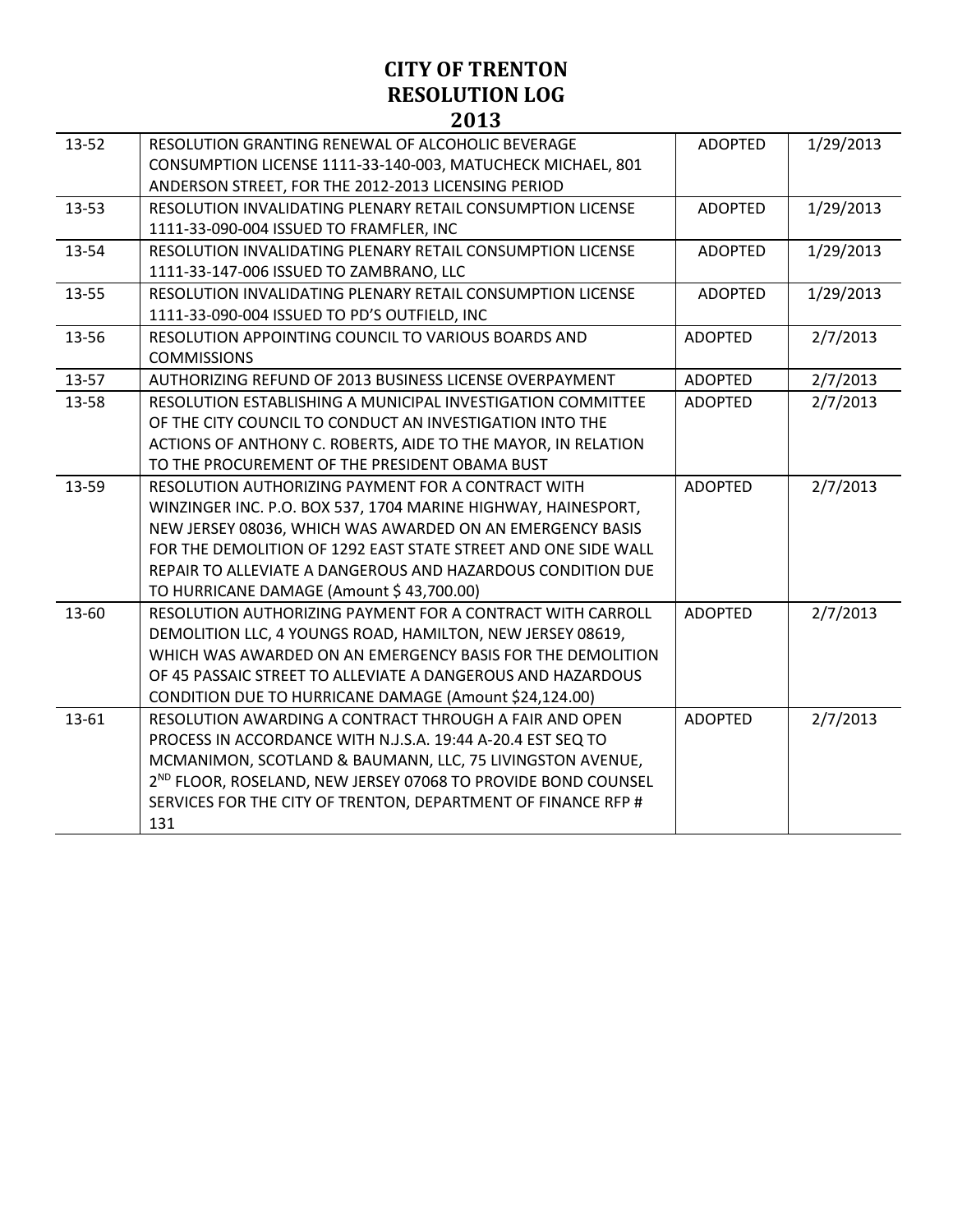|       | AVIJ                                                                                                                                                                                                                                                                                                                                                                                                                                                                                                                                                                                                                                                                                                                                                                                                                                                                                                                                                                                                                                                                                                                                                             |                |          |
|-------|------------------------------------------------------------------------------------------------------------------------------------------------------------------------------------------------------------------------------------------------------------------------------------------------------------------------------------------------------------------------------------------------------------------------------------------------------------------------------------------------------------------------------------------------------------------------------------------------------------------------------------------------------------------------------------------------------------------------------------------------------------------------------------------------------------------------------------------------------------------------------------------------------------------------------------------------------------------------------------------------------------------------------------------------------------------------------------------------------------------------------------------------------------------|----------------|----------|
| 13-62 | RESOLUTION DETERMINING THE FORM AND OTHER DETAILS OF NOT TO<br>EXCEED \$38,200,000 GENERAL OBLIGATION REFUNDING BONDS<br>(QUALIFIED PURSUANT TO THE PROVISIONS OF THE MUNICIPAL<br>QUALIFIED BOND ACT, CONSTITUTING P.L. 1976 c.38, AS AMENDED),<br>CONSISTING OF NOT TO EXCEED \$23,100,000 GENERAL IMPROVEMENT<br>REFUNDING BONDS, NOT TO EXCEED \$9,385,000 WATER UTILITY BONDS,<br>NOT TO EXCEED \$1,465,000 SEWER UTILITY REFUNDING BONDS AND NOT<br>TO EXCEED \$4,250,000 SCHOOL BONDS (ENTITLED TO THE BENEFITS OF<br>THE NEW JERSEY SCHOOL BOND RESERVE ACT, N.J.S.A. 18A:56-17 ET. SEQ.<br>P.L. 1980, c. 72, APPROVED JULY 16, 1980, AS AMENDED BY P.L. 2003, c.<br>118, APPROVED JULY 1, 2003) OF THE CITY OF TRENTON, IN THE COUNTY<br>OF MERCER, NEW JERSEY OR SUCH OTHER AMOUNT AS DETERMINED BY<br>THE CHIEF FINANCIAL OFFICER TO ACCOMPLISH THE REFUNDING ON THE<br>TERMS REQUIRED BY THE LOCAL FINANCE BOARD PURSUANT TO NJAC<br>5:30-2.5 CONSISTENT WITH THE REFUNDING PROVISIONS OF THE<br>INTERNAL REVENUE CODE AND PROVIDING FOR THE SALE AND THE<br>DELIVERY OF SUCH BONDS TO RBC CAPITAL MARKETS CORPORATION AND<br>POWELL CAPITAL MARKETS | <b>ADOPTED</b> | 2/7/2013 |
| 13-63 | RESOLUTION AUTHORIZING THE RENEWAL OF A CONTRACT WHICH WAS<br>AWARDED THROUGH A NON-FAIR AND OPEN PROCESS TO BORDEN<br>PERLMAN INSURANCE AGENCY, 2000 LENOX DRIVE, LAWRENCEVILLE,<br>NEW JERSEY 08648 (CARRIER: CHUBB INSURANCE COMPANY) TO<br>PROVIDE PROPERTY INSURANCE, AUTO LOT COVERAGE, FINE ARTS<br>COVERAGE AND FIDELITY BONDS COVERAGE FOR THE CITY OF TRENTON,<br>TOTAL AMOUNT \$197,908.14 CONTRACT TERM: JANUARY 1, 2013<br>THROUGH DECEMBER 31, 2013                                                                                                                                                                                                                                                                                                                                                                                                                                                                                                                                                                                                                                                                                                | <b>ADOPTED</b> | 2/7/2013 |
| 13-64 | RESOLUTION AUTHORIZING THE AWARD OF A CONTRACT THROUGH A<br>FAIR AND OPEN PROCESS IN ACCORDANCE WITH N.J.S.A. 19:44A-20.5 ET.<br>SEQ. TO INNOVATIVE PAYROLL SERVICES (IPS) TO PROVIDE PAYROLL AND<br>HUMAN RESOURCE INFORMATION SYSTEMS FOR THE CITY OF TRENTON<br>(Not to exceed \$108,840.00)                                                                                                                                                                                                                                                                                                                                                                                                                                                                                                                                                                                                                                                                                                                                                                                                                                                                  | <b>ADOPTED</b> | 2/7/2013 |
| 13-65 | RESOLUTION AUTHORIZING THE AWARD OF A CONTRACT TO EXPRESS<br>SCRIPTS HOLDING COMPANY D.B.A. MEDCO HEALTH SOLUTIONS, INC.,<br>THROUGH A NON-FAIR AND OPEN PROCESS, TO PROVIDE PRESCRIPTION<br>DRUG COVERAGE TO THE EMPLOYEES OF THE CITY OF TRENTON (Not to<br>exceed \$9,080,309.00)                                                                                                                                                                                                                                                                                                                                                                                                                                                                                                                                                                                                                                                                                                                                                                                                                                                                             | <b>ADOPTED</b> | 2/7/2013 |
| 13-66 | RESOLUTION AMENDING RESOLUTION 12-24 THAT EXTENDED THE<br>CONTRACT WITH THE CORPORATE HEALTH CENTER AT CAPITAL HEALTH<br>SYSTEM, 832 BRUNSWICK AVENUE, TRENTON, NJ 08638 TO PROVIDE<br>OCCUPATIONAL HEALTH CARE SERVICES FOR THE EMPLOYEES OF THE<br>CITY OF TRENTON AND TRENTON PUBLIC LIBRARY (Not to exceed<br>\$47,832,00)                                                                                                                                                                                                                                                                                                                                                                                                                                                                                                                                                                                                                                                                                                                                                                                                                                   | <b>ADOPTED</b> | 2/7/2013 |
| 13-67 | RESOLUTION AUTHORIZING SETTLEMENT OF A WORKERS<br>COMPENSATION CLAIM IN THE MATTER OF DOMENICO AMOROSO v. THE<br>CITY OF TRENTON, CLAIM PETITION NO. 2010-3375 IN THE TOTAL<br>AMOUNT OF \$2,500.00 FOR COUNSEL FEE                                                                                                                                                                                                                                                                                                                                                                                                                                                                                                                                                                                                                                                                                                                                                                                                                                                                                                                                              | <b>ADOPTED</b> | 2/7/2013 |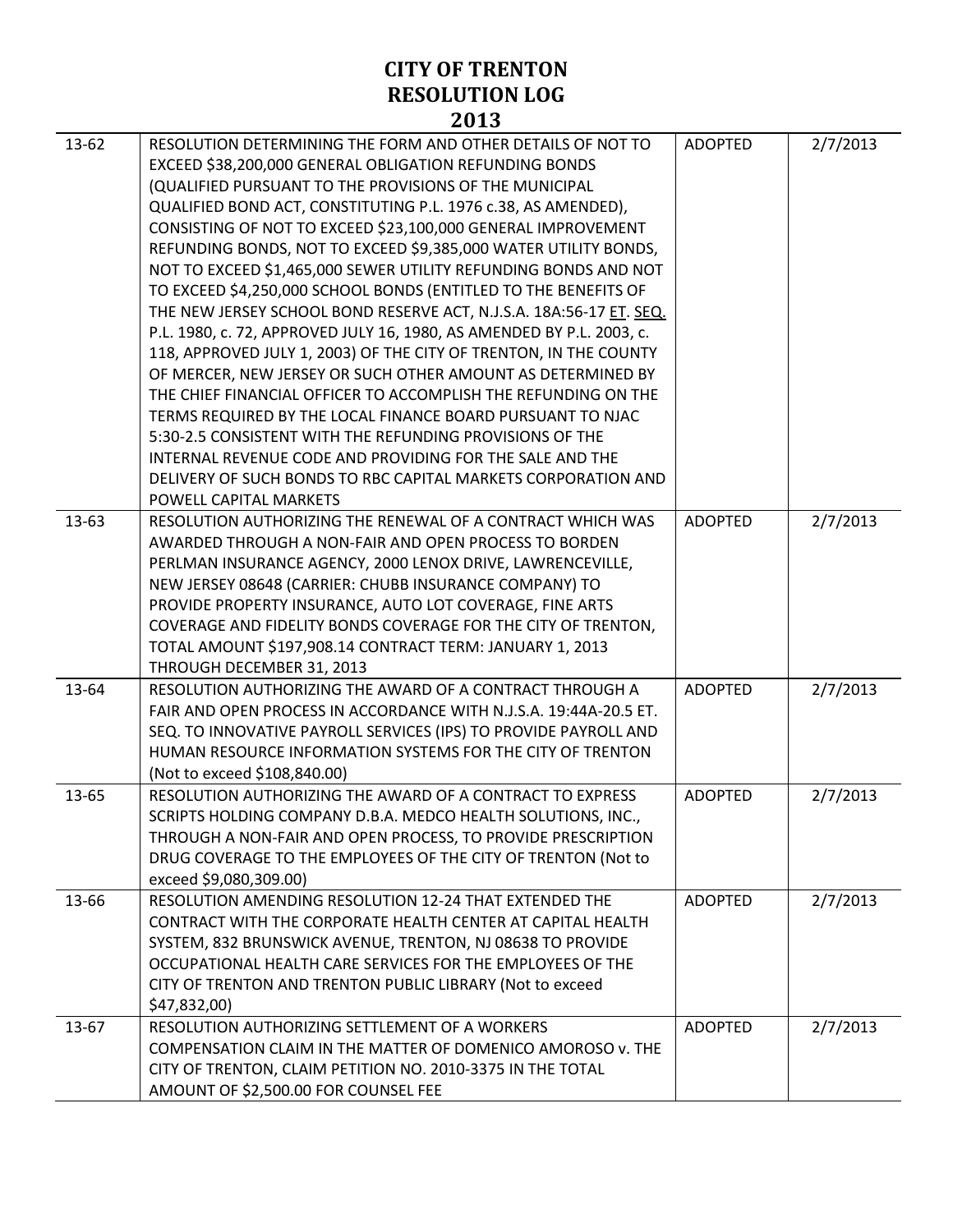|       | 60 LJ                                                                  |                |          |
|-------|------------------------------------------------------------------------|----------------|----------|
| 13-68 | RESOLUTION AUTHORIZING SETTLEMENT OF A WORKERS                         | <b>ADOPTED</b> | 2/7/2013 |
|       | COMPENSATION CLAIM IN THE MATTER OF ROBERT TOTH V. THE CITY OF         |                |          |
|       | TRENTON, CLAIM PETITION NO. 2011-8317 IN THE TOTAL AMOUNT OF           |                |          |
|       | \$2,500.00 FOR COUNSEL FEE                                             |                |          |
| 13-69 | RESOLUTION AUTHORIZING SETTLEMENT OF A WORKERS                         | <b>ADOPTED</b> | 2/7/2013 |
|       | COMPENSATION CLAIM IN THE MATTER OF YOLANDA WARD v. THE CITY           |                |          |
|       | OF TRENTON, CLAIM PETITION NO. 2011-13469 IN THE TOTAL AMOUNT          |                |          |
|       | OF \$5,090.00 WHICH INCLUDES COURT REPORTER FEE AND COUNSEL            |                |          |
|       | FEES AND COSTS                                                         |                |          |
| 13-70 | RESOLUTION ACCEPTING BID AND AWARDING CONTRACT TO ROMAN                | <b>ADOPTED</b> | 2/7/2013 |
|       | SECURITY AGENCY, 14 OGDEN STREET, NEWARK, NEW JERSEY 07104 FOR         |                |          |
|       | THE PROVISION OF SECURITY GUARD SERVICES AT THE TRENTON WATER          |                |          |
|       | WORKS DISTRIBUTION COMPLEX, 333 COURTLAND STREET, TRENTON,             |                |          |
|       | NEW JERSEY FOR THE CITY OF TRENTON, DEPARTMENT OF PUBLIC               |                |          |
|       | WORKS, DIVISION OF WATER UTILITY BEGINNING THE DATE OF AWARD           |                |          |
|       | FOR A PERIOD OF ONE YEAR IN AMOUNT NOT TO EXCEED \$100,988.16          |                |          |
| 13-71 | RESOLUTION AUTHORIZING PAYMENT FOR A CONTRACT WITH                     | <b>ADOPTED</b> | 2/7/2013 |
|       | MUNICIPAL MAINTENANCE COMPANY, 1352 TAYLORS LANE,                      |                |          |
|       | CINNAMINSON, NEW JERSEY 08077, WHICH WAS AWARDED ON AN                 |                |          |
|       | EMERGENCY BASIS FOR THE EMERGENCY REPAIR OF THE CENTRAL                |                |          |
|       | NUMBER 4 (FOUR) HIGH SERVICE PUMP FOR THE TRENTON WATER                |                |          |
|       | WORKS, WATER FILTRATION PLANT (Not to exceed \$44,480.00)              |                |          |
| 13-72 | RESOLUTION AUTHORIZING PAYMENT FOR A CONTRACT WITH                     | <b>ADOPTED</b> | 2/7/2013 |
|       | MUNICIPAL MAINTENANCE COMPANY, 1352 TAYLORS LANE,                      |                |          |
|       | CINNAMINSON, NEW JERSEY 08077, WHICH WAS AWARDED ON AN                 |                |          |
|       | EMERGENCY BASIS FOR THE EMERGENCY REPAIR OF THE SAND                   |                |          |
|       | SEPARATORS FOR THE TRENTON WATER WORKS, WATER FILTRATION               |                |          |
|       | PLANT (Not to exceed \$47,212.00)                                      |                |          |
| 13-73 | RESOLUTION AUTHORIZING PAYMENT FOR A CONTRACT WITH GRES                | <b>ADOPTED</b> | 2/7/2013 |
|       | PAVING CO., 2475 EAST STATE STREET, TRENTON, NEW JERSEY 08619          |                |          |
|       | WHICH WAS AWARDED ON AN EMERGENCY BASIS FOR THE EMERGENCY              |                |          |
|       | ROADWAY RESTORATION SERVICES (Not to exceed \$35,370.00)               |                |          |
| 13-74 | RESOLUTION AUTHORIZING PAYMENT FOR A CONTRACT WITH GRES                | <b>ADOPTED</b> | 2/7/2013 |
|       | PAVING CO., 2475 EAST STATE STREET, TRENTON, NEW JERSEY 08619          |                |          |
|       | WHICH WAS AWARDED ON AN EMERGENCY BASIS FOR THE EMERGENCY              |                |          |
|       | ROADWAY RESTORATION SERVICES (Not to exceed \$17,555.00)               |                |          |
| 13-75 | <b>RESOLUTION AUTHORIZING PAYMENT FOR A CONTRACT WITH WATERS &amp;</b> | <b>ADOPTED</b> | 2/7/2013 |
|       | BUGBEE, INC., 75 SOUTH GOLD DRIVE, HAMILTON, NEW JERSEY 08691          |                |          |
|       | WHICH WAS AWARDED ON AN EMERGENCY BASIS FOR THE REPAIR OF A            |                |          |
|       | 20 INCH WATER MAIN BREAK AT GREENWOOD AVENUE AND                       |                |          |
|       | MONMOUTH STREET, TRENTON, NJ 08618 (Not to exceed \$31,175.74)         |                |          |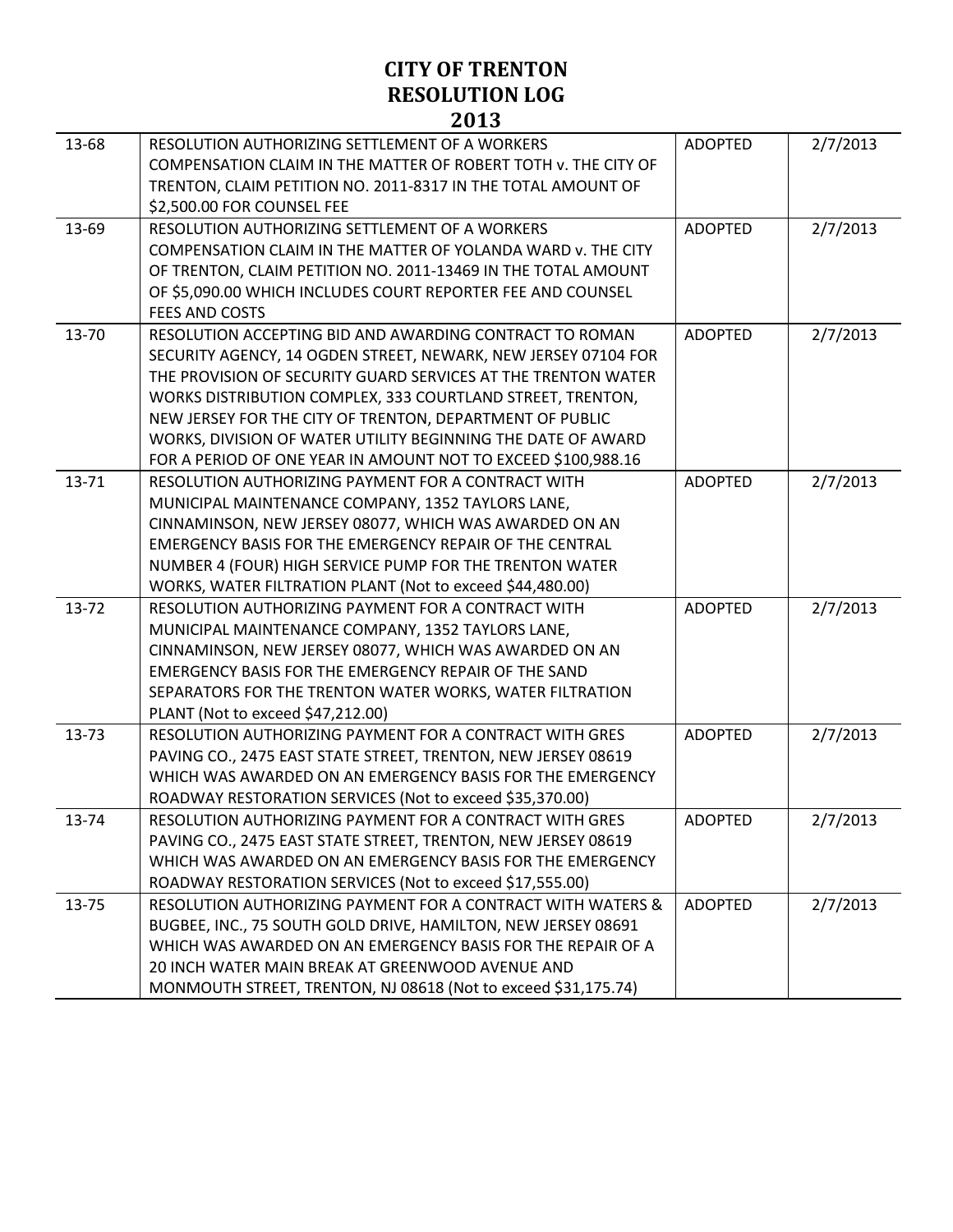| 13-76 | RESOLUTION ACCEPTING BID AND AWARDING CONTRACT TO BUCKMAN'S<br>INCORPORATED, 105 AIRPORT ROAD, POTTSTOWN, PA 19464 FOR THE<br>SUPPLY AND DELIVERY OF 15% WEIGHT SODIUM HYPCHLORITE SOLUTION<br>FOR THE CITY OF TRENTON, DEPARTMENT OF PUBLIC WORKS, DIVISION<br>OF SEWER UTILITY FOR A PERIOD BEGINNING FEBRUARY 1, 2013 -<br>JANUARY 31, 2014 IN THE AMOUNT NOT TO EXCEED \$70,500.00 - BID<br><b>NO. 55B</b>                                                         | <b>ADOPTED</b> | 2/7/2013 |
|-------|------------------------------------------------------------------------------------------------------------------------------------------------------------------------------------------------------------------------------------------------------------------------------------------------------------------------------------------------------------------------------------------------------------------------------------------------------------------------|----------------|----------|
| 13-77 | RESOLUTION ACCEPTING BID AND AWARDING CONTRACT TO POLYDYNE<br>INCORPORATED, ONE CHEMICAL PLANT ROAD, RICEBORO, GEORGIA<br>31323 FOR THE FURNISHING AND DELIVERY HIGH MOLECULAR WEIGHT<br>SYNTHETIC WATER SOLUBLE POLYMER FOR THE CITY OF TRENTON,<br>DEPARTMENT OF PUBLIC WORKS, DIVISION OF WATER UTILITY FOR A<br>PERIOD OF ONE YEAR FROM DATE OF CONTRACT AWARD BEGINNING<br>JANUARY 3, 2013 THROUGH DECEMBER 31, 2013 IN THE AMOUNT NOT<br>TO EXCEED \$17,930.00   | <b>ADOPTED</b> | 2/7/2013 |
| 13-78 | RESOLUTION ACCEPTING BID AND AWARDING CONTRACT TO CINTRON<br>MAINTENANCE GROUP, P.O. BOX 183, RARITAN, NEW JERSEY 08869 TO<br>PROVIDE FY 2012 CLEANING SERVICES AT THE TRENTON WATER WORKS<br>DISTRIBUTION COMPLEX, 333 COURTLAND STREET, TRENTON, NEW<br>JERSEY FOR THE CITY OF TRENTON, DEPARTMENT OF PUBLIC WORKS,<br>DIVISION OF WATER UTILITY FOR A PERIOD BEGINNING FEBRUARY 1, 2013<br>- JUNE 30, 2013 IN THE AMOUNT NOT TO EXCEED \$10,056.00 - BID NO.<br>112 | <b>ADOPTED</b> | 2/7/2013 |
| 13-79 | RESOLUTION REJECTING BIDS RECEIVED FOR THE FURNISHING AND<br>DELIVERY OF BRINGHAM AND TAYLOR VALVE BOX LIDS, CAST IRON<br>ROADWAY VALVE BOXES BOTTOM SECTION 36" LENGTH AND 26" VALVE<br>BOX TOP SECTION DOUBLE FLANGED, 16" VALVE BOX TOP SECTION<br>DOUBLED FLANGED FOR THE DEPARTMENT OF PUBLIC WORKS, DIVISION<br>OF TRENTON SEWER UTILITY                                                                                                                         | <b>ADOPTED</b> | 2/7/2013 |
| 13-80 | RESOLUTION REJECTING BIDS RECEIVED FOR THE FURNISHING AND<br>DELIVERY F.O.B. THE INSTALLATION FOR INCLINE GRIT SCREW CONVEYOR<br>FOR THE DEPARTMENT OF PUBLIC WORKS, TRENTON SEWER UTILITY                                                                                                                                                                                                                                                                             | <b>ADOPTED</b> | 2/7/2013 |
| 13-81 | RESOLUTION REJECTING BIDS RECEIVED PURSUANT TO N.J.S.A. 40A:11-<br>4.4d ET. SEQ. FOR ANALYSIS OF SOLID WASTE AND WASTE WATER FOR<br>THE DEPARTMENT OF PUBLIC WORKS, DIVISION OF WATER UTILITY BID<br>NO. 57-B                                                                                                                                                                                                                                                          | <b>ADOPTED</b> | 2/7/2013 |
| 13-82 | RESOLUTION AUTHORIZING SETTLEMENT OF A CIVIL SUIT IN THE MATTER<br>OF THOMAS MILLER, ET AL. V. TRENTON DOWNTOWN ASSOCIATION, ET<br>AL. IN THE TOTAL AMOUNT OF \$20,000.00                                                                                                                                                                                                                                                                                              | <b>ADOPTED</b> | 2/7/2013 |
| 13-83 | RESOLUTION AUTHORIZING SETTLEMENT OF THE CIVIL MATTER<br>DONAHUE, ET AL. v. CITY OF TRENTON, ET AL. IN THE TOTAL AMOUNT OF<br>\$375,000.00                                                                                                                                                                                                                                                                                                                             | <b>ADOPTED</b> | 2/7/2013 |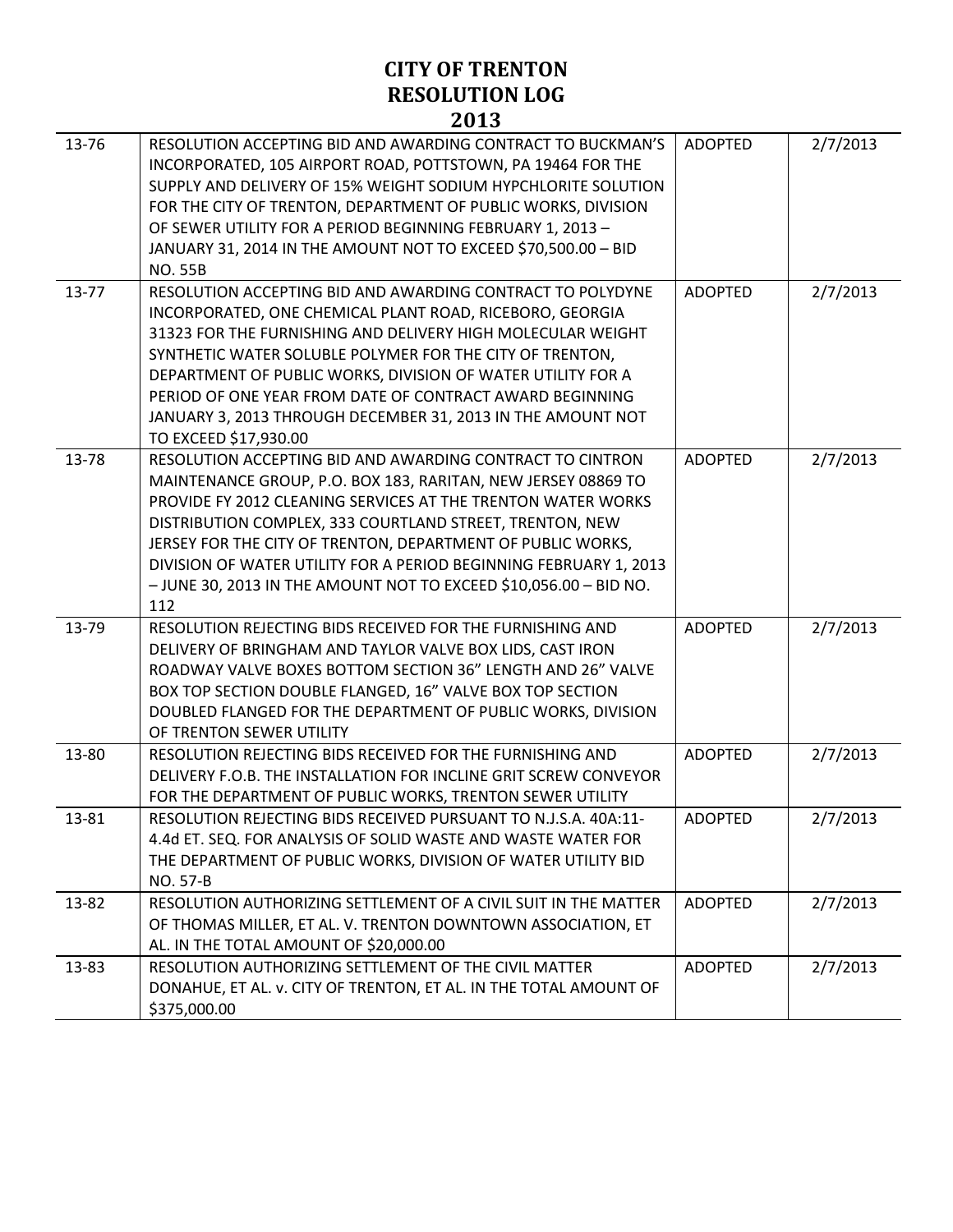| 13-84 | RESOLUTION AUTHORIZING THE AWARD OF A CONTRACT THROUGH A<br>FAIR AND OPEN PROCESS IN ACCORDANCE WITH N.J.S.A. 19:44A-20.5 ET. | <b>ADOPTED</b> | 2/21/2013 |
|-------|-------------------------------------------------------------------------------------------------------------------------------|----------------|-----------|
|       | SEQ. TO REVENUE SERVICES, LLC, 2751 DIXWELL AVENUE, 4TH FLOOR,<br>HAMDEN, CT 06518 TO COLLECT DELINQUENT TAXES ON TAX SALE    |                |           |
|       | CERTIFICATES HELD BY THE CITY OF TRENTON FOR A PERIOD OF ONE YEAR                                                             |                |           |
|       | BEGINNING JANUARY 15, 2013 THROUGH JANUARY 14, 2014 IN THE                                                                    |                |           |
|       | AMOUNT NOT TO EXCEED \$200,000.00                                                                                             |                |           |
| 13-85 | RESOLUTION AUTHORIZING CONTRACT EXTENSION FOR ONE YEAR WITH                                                                   | <b>ADOPTED</b> | 2/21/2013 |
|       | ATLANTIC ASSOCIATES INCORPORATED, 1125 ATLANTIC AVENUE, SUITE                                                                 |                |           |
|       | 735, ATLANTIC CITY, NEW JERSEY 08401 (CARRIER: STAR INSURANCE                                                                 |                |           |
|       | COMPANY) TO PROVIDE PUBLIC ENTITY EXCESS INSURANCE INCLUDING                                                                  |                |           |
|       | GENERAL LIABILITY, WORKMAN'S COMPENSATION AND AUTO COVERAGE                                                                   |                |           |
|       | FOR THE CITY OF TRENTON, IN THE AMOUNT NOT TO EXCEED AMOUNT                                                                   |                |           |
|       | \$392,289.00 COMMENCING JANUARY 1, 2013 THROUGH DECEMBER 31,<br>2013                                                          |                |           |
| 13-86 | RESOLUTION AUTHORIZING THE AWARD OF A CONTRACT THROUGH A                                                                      | <b>ADOPTED</b> | 2/21/2013 |
|       | FAIR AND OPEN PROCESS IN ACCORDANCE WITH N.J.S.A. 19:44A-20.5 ET.                                                             |                |           |
|       | SEQ. TO EDMUNDS & ASSOCIATES, INC., 301A TILTON ROAD,                                                                         |                |           |
|       | NORTHFIELD, NEW JERSEY 08225 TO PROVIDE CONTINUED APPLICATION                                                                 |                |           |
|       | SOFTWARE MAINTENANCE AND SUPPORT FROM MCSJ/MCS32/SBx/UAx                                                                      |                |           |
|       | SYSTEM UPGRADE FOR THE EDMUNDS & ASSOCIATES FINANCIAL                                                                         |                |           |
|       | PACKAGE FOR THE DEPARTMENT OF ADMINISTRATION, DIVISION OF                                                                     |                |           |
|       | INFORMATION TECHNOLOGY FOR THE PERIOD BEGINNING JANUARY 1,                                                                    |                |           |
|       | 2013 THROUGH DECEMBER 31, 2013 IN THE AMOUNT NOT TO EXCEED                                                                    |                |           |
| 13-87 | \$22,260.00<br>RESOLUTION AUTHORIZING PAYMENT FOR CONTRACT WITH WINZINGER                                                     | <b>ADOPTED</b> | 2/21/2013 |
|       | INC. P.O. BOX 537, 1704 MARNE HIGHWAY, HAINESPORT, NEW JERSEY                                                                 |                |           |
|       | 08036, WHICH WAS AWARDED ON AN EMERGENCY BASIS FOR THE                                                                        |                |           |
|       | DEMOLITION OF 480-482 WEST STATE STREET AND REINFORCEMENT SIDE                                                                |                |           |
|       | WALL REPAIRS, PARTIAL DEMOLITION AT EXTERIORS STAIRWAY AND                                                                    |                |           |
|       | BOARDING OF 484 WEST STATE STREET TO ALLEVIATE A DANGEROUS                                                                    |                |           |
|       | AND HAZARDOUS CONDITION (Amount \$89,665.00)                                                                                  |                |           |
| 13-88 | RESOLUTION AUTHORIZING PAYMENT FOR A CONTRACT WITH CARROLL                                                                    | <b>ADOPTED</b> | 2/21/2013 |
|       | DEMOLITION LLC, 4 YOUNGS ROAD, HAMILTON, NEW JERSEY 08619,                                                                    |                |           |
|       | WHICH WAS AWARDED ON AN EMERGENCY BASIS FOR THE DEMOLITION                                                                    |                |           |
|       | OF 66 LAUREL AVENUE TO ALLEVIATE A DANGEROUS AND HAZARDOUS                                                                    |                |           |
| 13-89 | CONDITION DUE TO HURRICANE DAMAGE (Amount \$28,490.00)<br>RESOLUTION AMENDING RESOLUTION NUMBER 12-392 AND INCREASING         |                |           |
|       | THE CONTRACT WITH SECURITY EVALUATION AND SOLUTIONS GROUP,                                                                    | <b>ADOPTED</b> | 2/21/2013 |
|       | LLC, 10 DRS. JAMES PARKER BLVD., SUITE 104, RED BANK, NEW JERSEY                                                              |                |           |
|       | 07701 TO CONTINUE WITH PUBLIC HEALTH EMERGENCY PREPAREDNESS                                                                   |                |           |
|       | PLANNING AND EXERCISES FOR THE DEPARTMENT OF HEALTH AND                                                                       |                |           |
|       | HUMAN SERVICES, DIVISION OF HEALTH (Not to exceed \$55,065.00)                                                                |                |           |
| 13-90 | RESOLUTION AUTHORIZING A SHARED SERVICE AGREEMENT FOR CASH                                                                    | <b>ADOPTED</b> | 2/21/2013 |
|       | MATCH WITH MERCER COUNTY DEPARTMENT OF HEALTH, GOVERNORS                                                                      |                |           |
|       | COUNCIL ON ALCOHOL AND DRUG ABUSE (GCADA) FOR 2013 TRENTON                                                                    |                |           |
|       | MUNICIPAL ALLIANCE COMMITTEE GRANT (TMAC) TO BE ADMINISTERED                                                                  |                |           |
|       | BY MERCER COUNCIL (Match amount \$31,569.00)                                                                                  |                |           |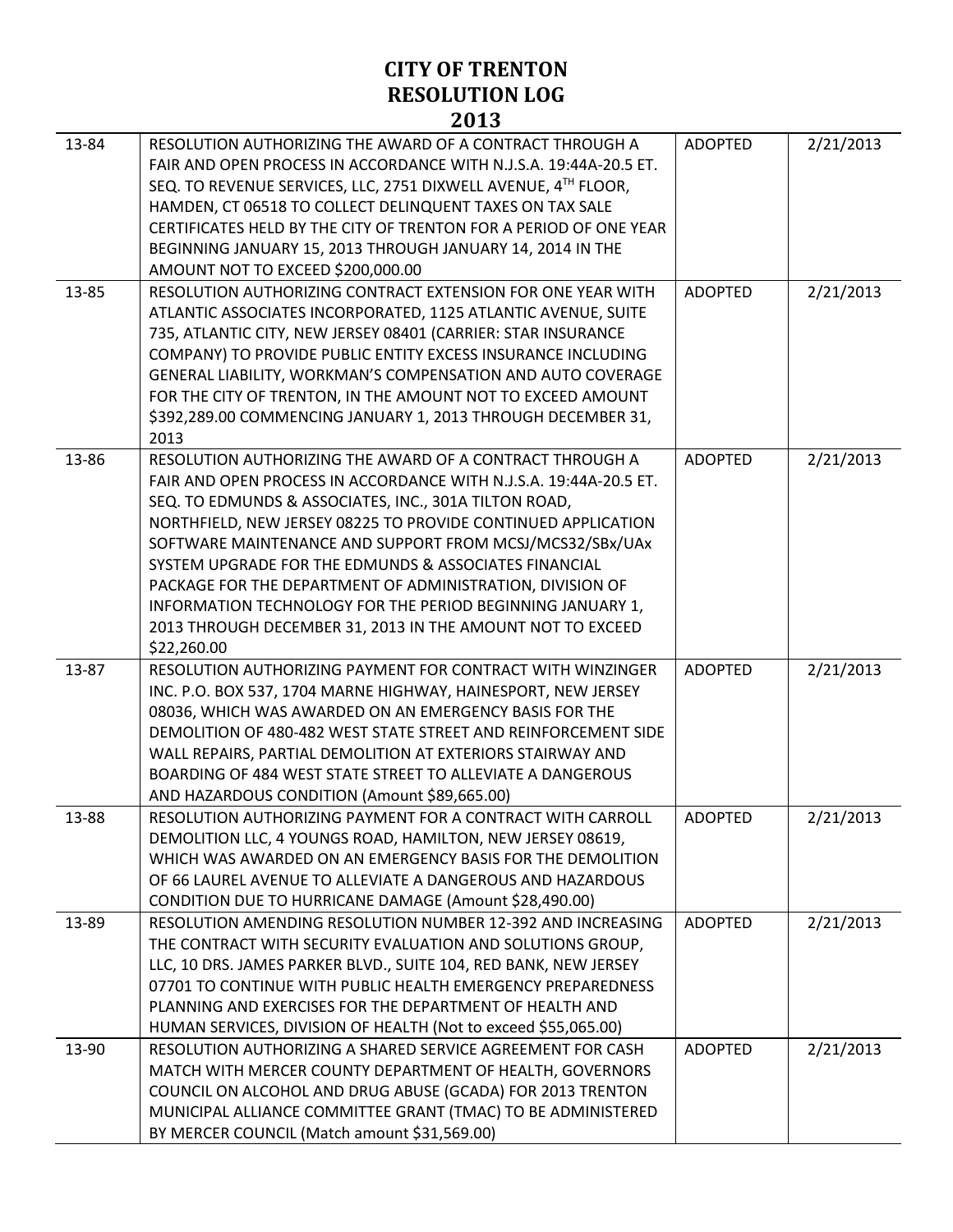| 13-91 | RESOLUTION REJECTING BIDS RECEIVED PURSUANT TO N.J.S.A. 40A:11-<br>13.2d ET. SEQ. FOR HVAC EQUIPMENT AND APPURTENANCES PREVENTIVE<br>MAINTENANCE CONTRACT FOR VARIOUS CITY OF TRENTON FACILITIES<br>FOR THE CITY OF TRENTON, DIVISION OF PUBLIC PROPERTY - BID #89                                                                                                                                                                                                                 | <b>ADOPTED</b> | 2/21/2013 |
|-------|------------------------------------------------------------------------------------------------------------------------------------------------------------------------------------------------------------------------------------------------------------------------------------------------------------------------------------------------------------------------------------------------------------------------------------------------------------------------------------|----------------|-----------|
| 13-92 | RESOLUTION AUTHORIZING A CONTRACT WITH MARSHALL INDUSTRIAL<br>TECHNOLOGIES, 529 SOUTH CLINTON AVENUE, TRENTON, NEW JERSEY<br>08611, TO ALLOW FOR THE PAYMENT FOR HVAC AND ELECTRICAL<br>SERVICES PREVIOUSLY RENDERED TO THE DEPARTMENT OF PUBLIC<br>WORKS (Not to exceed \$33,261.61)                                                                                                                                                                                              | <b>ADOPTED</b> | 2/21/2013 |
| 13-93 | RESOLUTION AUTHORIZING A CONTRACT WITH J & J TEMPORARY<br>STAFFING RESOURCES, P.O. BOX 1620, CHERRY HILL, NJ 08034-0079, FOR<br>PROVIDING THE NECESSARY QUALIFIED PERSONNEL SERVICES FOR THE<br>TRENTON WATER WORKS WATER FILTRATION PLANT, LABORATORY (Not<br>to exceed \$30,807.00)                                                                                                                                                                                              | <b>ADOPTED</b> | 2/21/2013 |
| 13-94 | RESOLUTION ACCEPTING BID AND AWARDING CONTRACT TO R.W.V.<br>LAND & LIVESTOCK, 351 PFISTER ROAD, JACKSON, NEW JERSEY 08527 FOR<br>THE REMOVAL OF STOCKPILED AND STORED EXCAVATED MATERIALS FOR<br>THE CITY OF TRENTON, DEPARTMENT OF PUBLIC WORKS, DIVISION OF<br>WATER UTILITY FOR THE PERIOD BEGINNING FEBRUARY 1, 2013 - JUNE<br>30, 2013 FOR THE AMOUNT NOT TO EXCEED \$29,879.00 - BID NO. 121                                                                                 | <b>ADOPTED</b> | 2/21/2013 |
| 13-95 | RESOLUTION ACCEPTING BID AND AWARDING CONTRACT TO JERSEY<br>SHORE & LAWN SPRINKLER CONSTRUCTION COMPANY INCORPORATED,<br>870 ROUTE 530, WHITING, NJ 08759 FOR THE FURNISHING AND DELIVERY<br>OF BANK RUN, SAND & GRAVEL PER NJDOT 1-2 FOR THE CITY OF<br>TRENTON, DEPARTMENT OF PUBLIC WORKS, DIVISION OF WATER UTILITY<br>FOR THE PERIOD BEGINNING DATE OF AWARD - JUNE 30, 2013 FOR THE<br>AMOUNT @ \$12.00 PER TON AT A TOTAL AMOUNT NOT TO EXCEED<br>\$78,000.00 - BID NO. 130 | <b>ADOPTED</b> | 2/21/2013 |
| 13-96 | RESOLUTION AUTHORIZING PAYMENT TO PUBLIC SERVICE ELECTRIC AND<br>GAS, P.O. BOX 1444, NEW BRUNSWICK, NJ 08906-4444 FOR PROVIDING<br>THE NECESSARY REMOVAL AND INSTALLATION OF TEMPORARY<br>ELECTRICAL FACILITIES IN CONJUNCTION WITH THE CENTRAL PUMPING<br>STATION IMPROVEMENTS FOR THE TRENTON WATER WORKS, WATER<br>FILTRATION PLANT (Not to exceed \$26,825.54)                                                                                                                 | <b>ADOPTED</b> | 2/21/2013 |
| 13-97 | RESOLUTION AUTHORIZING AN AMENDMENT TO THE CONTRACT WITH<br>AMERICAN ASPHALT COMPANY, INC. 116 MAIN STREET, W.<br>COLLINGSWOOD HEIGHTS, NEW JERSEY 08059 TO ALLOW FOR THE<br>PAYMENT FOR VARIOUS BITUMINOUS CONCRETE MIXES AND ASPHALT<br>CEMENT PREVIOUSLY PROVIDED TO THE DEPARTMENT OF PUBLIC<br>WORKS, DIVISION OF STREETS (Not to exceed \$208,792.60)                                                                                                                        | <b>ADOPTED</b> | 2/21/2013 |
| 13-98 | RESOLUTION AUTHORIZING PAYMENT FOR A CONTRACT WITH DEWCON,<br>INC., P.O. BOX 439, BASKING RIDGE, NEW JERSEY, 07920 WHICH WAS<br>AWARDED ON AN EMERGENCY BASIS FOR THE EMERGENCY REPAIR OF A<br>48 INCH WATER MAIN BREAK ON WEST HANOVER STREET AND PASSAIC<br>STREET, TRENTON, NEW JERSEY 08618 (Not to exceed \$93,634.53)                                                                                                                                                        | <b>ADOPTED</b> | 2/21/2013 |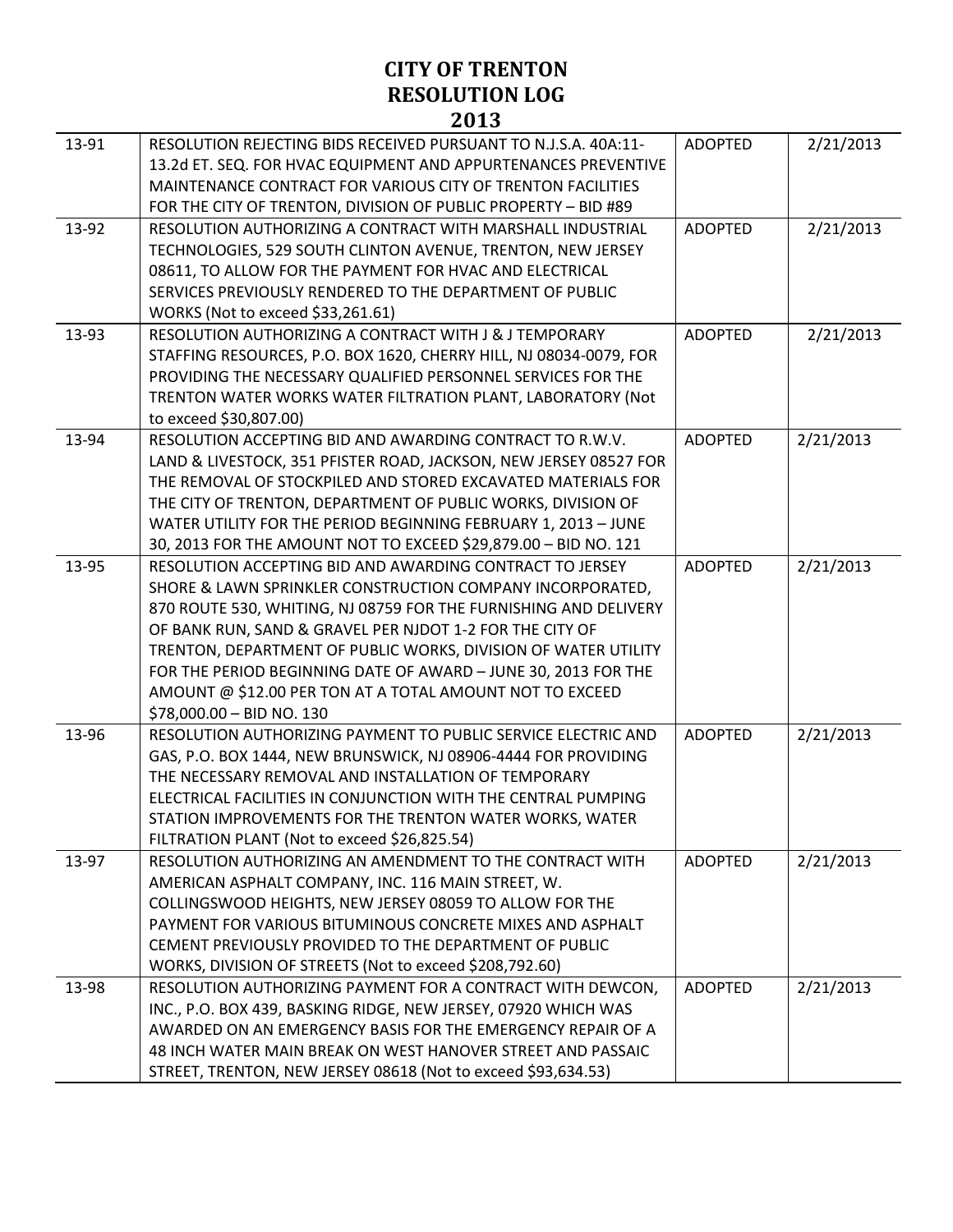| 13-99  | RESOLUTION IMPOSING INDEFINITE SUSPENSION AND CONDITIONS TO<br>ALCOHOLIC BEVERAGE LICENSE NO. 1111-33-099-005 LAS ESTRELLAS BAR, | <b>ADOPTED</b> | 2/21/2013 |
|--------|----------------------------------------------------------------------------------------------------------------------------------|----------------|-----------|
|        | LLC, 1299 E. STATE STREET                                                                                                        |                |           |
| 13-100 | RESOLUTION IMPOSING TEMPORARY SUSPENSION OF ALCOHOLIC                                                                            | <b>ADOPTED</b> | 2/21/2013 |
|        | BEVERAGE LICENSE NO. 1111-33-068-006, MEM BAR & LIQUOR, LLC, 400                                                                 |                |           |
|        | <b>CENTRE STREET</b>                                                                                                             |                |           |
| 13-101 | RESOLUTION IMPOSING TEMPORARY SUSPENSION OF ALCOHOLIC                                                                            | <b>ADOPTED</b> | 2/21/2013 |
|        | BEVERAGE LICENSE NO. 1111-33-083-006 WSBM, INC. t/a GALIJCA PLACE,                                                               |                |           |
|        | <b>602 MULBERRY STREET</b>                                                                                                       |                |           |
| 13-102 | RESOLUTION IMPOSING TEMPORARY SUSPENSION OF ALCOHOLIC                                                                            | <b>ADOPTED</b> | 2/21/2013 |
|        | BEVERAGE LICENSE NO. 1111-33-140-003, MICHAEL MATUCHECK                                                                          |                |           |
|        | (POCKET LICENSE)                                                                                                                 |                |           |
| 13-103 | RESOLUTION DECLARING THE WEEK OF FEBRUARY 25, THROUGH MARCH                                                                      | <b>ADOPTED</b> | 2/21/2013 |
|        | 2, 2013 AS "NEW JERSEY SAVES WEEK" IN THE CITY OF TRENTON, NEW                                                                   |                |           |
|        | <b>JERSEY</b>                                                                                                                    |                |           |
| 13-104 | RESOLUTION SUPPORTING ESTABLISHMENT OF THE ARTS &                                                                                | <b>ADOPTED</b> | 2/21/2013 |
|        | ENTERTAINMENT HALL OF FAME FOR THE CITY OF TRENTON, NEW JERSEY                                                                   |                |           |
| 13-105 | RESOLUTION GRANTING RENEWAL OF PLENARY RETAIL CONSUMPTION                                                                        | <b>PULLED</b>  | 2/21/2013 |
|        | LICENSE #1111-33-047-004, WHISMA, LLC, FOR THE 2011-2012                                                                         |                |           |
|        | LICENSING PERIOD (Inactive, 566 S. Clinton Avenue)                                                                               |                |           |
| 13-106 | RESOLUTION ACCEPTING PROPOSAL AND AWARDING CONTRACT                                                                              | <b>ADOPTED</b> | 2/21/2013 |
|        | THROUGH A FAIR AND OPEN PROCESS IN ACCORDANCE WITH N.J.S.A.                                                                      |                |           |
|        | 19:44A-20.4 ET. SEQ. TO HATCH MOTT MCDONALD LLC, 27 BLEEKER                                                                      |                |           |
|        | STREET TO PERFORM OPERATIONAL EVALUATION AS PER THE USEPA                                                                        |                |           |
|        | STAGE 2 DISINFECTANTS AND DISINFECTION BY PRODUCTS RULE                                                                          |                |           |
|        | OPERATIONAL EVALUATION FUIDANCE MANUAL DOCUMENT #EPA-R-08-                                                                       |                |           |
|        | 018 FOR THE CITY OF TRENTON, DEPARTMENT OF PUBLIC WORKS,                                                                         |                |           |
|        | DIVISION OF TRENTON WATER WORKS THE TERM SHALL BE FROM                                                                           |                |           |
|        | AWARD OF CONTRACT UNTIL COMPLETION OF PROJECT OR MARCH 7,                                                                        |                |           |
|        | 2013 IN THE AMOUNT NOT TO EXCEED \$29,500.00 RFP#2013-04                                                                         |                |           |
| 13-107 | AUTHORIZING A MEETING WHICH EXCLUDES THE PUBLIC                                                                                  | <b>ADOPTED</b> | 2/21/2013 |
| 13-108 | AUTHORIZING A MEETING WHICH EXCLUDES THE PUBLIC                                                                                  | <b>ADOPTED</b> | 2/26/2013 |
| 13-109 | RESOLUTION AUTHORIZING ASSIGNMENT OF TAX SALE CERTIFICATE                                                                        | <b>ADOPTED</b> | 3/5/2013  |
|        | PURSUANT N.J.S.A. 54:5-113 ENTITY RESIDENTIAL 401K, TRUST                                                                        |                |           |
| 13-110 | RESOLUTION DECLARING VIOLENCE A PUBLIC HEALTH CRISIS                                                                             | <b>ADOPTED</b> | 3/5/2013  |
| 13-111 | RESOLUTION REJECTING BIDS RECEIVED FOR THE FURNISHING OF ALL                                                                     | <b>ADOPTED</b> | 3/5/2013  |
|        | LABOR EQUIPMENT AND MATERIALS FOR SURFACE OF BASKETBALL AND                                                                      |                |           |
|        | TENNIS COURTS FOR THE CITY OF TRENTON, DEPARTMENT OF                                                                             |                |           |
|        | RECREATION, NATURAL RESOURCES AND CULTURE - BID NO. 117                                                                          |                |           |
| 13-112 | RESOLUTION REJECTING BIDS RECEIVED FOR THE FURNISHING AND                                                                        | <b>ADOPTED</b> | 3/5/2013  |
|        | DELIVERY OF ONE (1) 2012 CHEVROLET OR APPROVED EQUIVALENT FOR                                                                    |                |           |
|        | 35 PASSENGER AERO ELITE BUS FOR THE CITY OF TRENTON, DEPARTMENT                                                                  |                |           |
|        | OF RECREATION, NATURAL RESOURCES AND CULTURE - BID NO. 119                                                                       |                |           |
| 13-113 | RESOLUTION ACCEPTING THE FY 2012 BULLETPROOF VEST PARTNERSHIP                                                                    | <b>ADOPTED</b> | 3/5/2013  |
|        | GRANT PROGRAM FROM THE U.S. DEPARTMENT OF JUSTICE, OFFICE OF                                                                     |                |           |
|        | JUSTICE PROGRAMS, BUREAU OF JUSTICE ASSISTANCE (Amount                                                                           |                |           |
|        | \$11,053.25                                                                                                                      |                |           |
|        |                                                                                                                                  |                |           |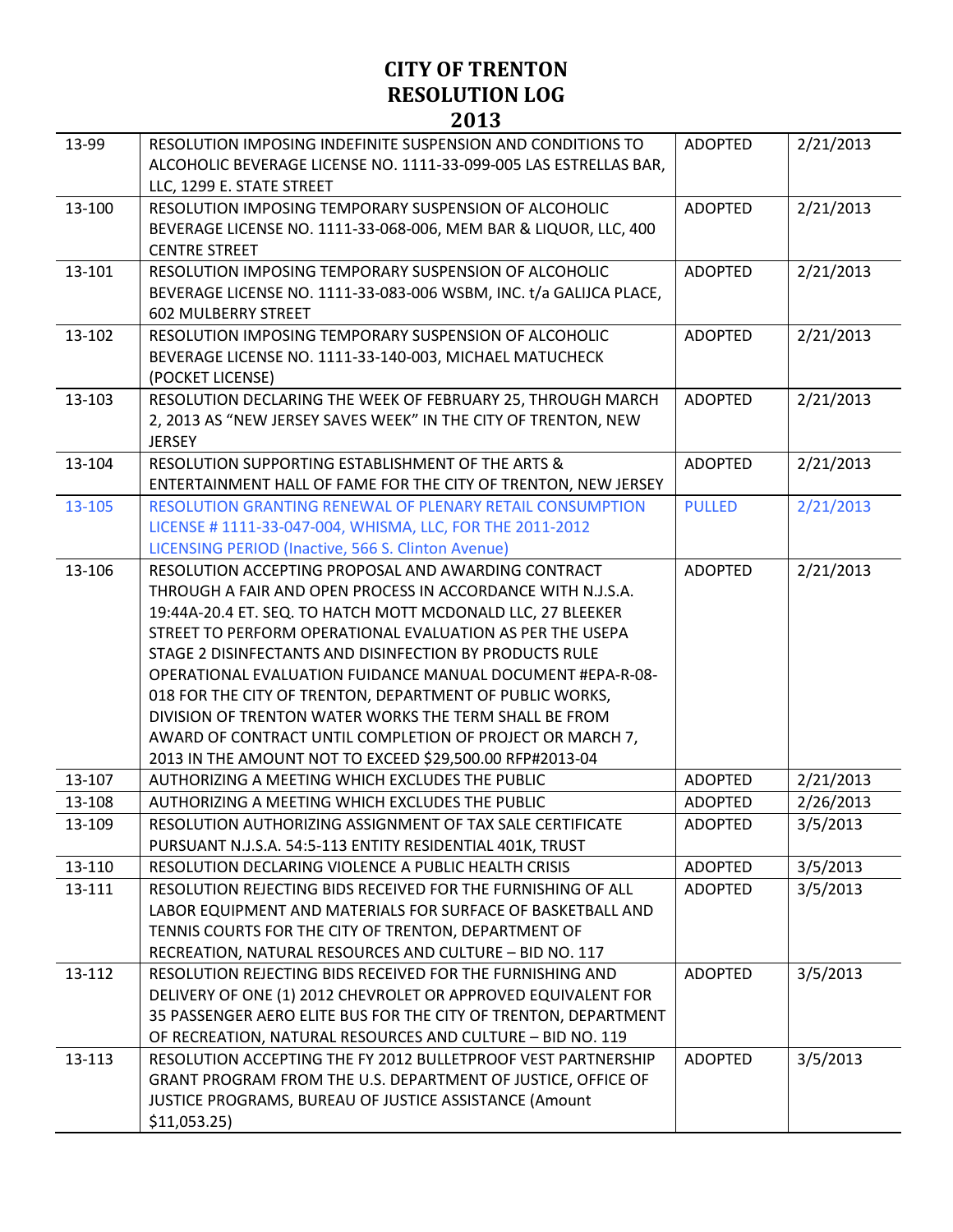| 13-114 | RESOLUTION ACCEPTING A GRANT PURSUANT TO THE BODY ARMOR<br>REPLACEMENT FUND ACT, P.L.1997, c.177 (N.J.S.A. 52:17B-4.4) BY THE<br>NEW JERSEY DIVISION OF CRIMINAL JUSTICE, DEPARTMENT OF LAW AND<br>PUBLIC SAFETY (Amount \$20,552.55)                                                                                                                                                                                                                   | <b>ADOPTED</b> | 3/5/2013 |
|--------|---------------------------------------------------------------------------------------------------------------------------------------------------------------------------------------------------------------------------------------------------------------------------------------------------------------------------------------------------------------------------------------------------------------------------------------------------------|----------------|----------|
| 13-115 | RESOLUTION AUTHORIZING THE ACCEPTANCE OF THE EDWARD BYRNE<br>DISCRETIONARY GRANT FROM THE NEW JERSEY DIVISION OF CRIMINAL,<br>THROUGH THE U.S. DEPARTMENT OF JUSTICE, OFFICE OF JUSTICE<br>PROGRAM, BUREAU OF JUSTICE ASSISTANCE (Amount \$75,440.00)                                                                                                                                                                                                   | <b>ADOPTED</b> | 3/5/2013 |
| 13-116 | RESOLUTION AUTHORIZING THE APPLICATION AND ACCEPTANCE OF A<br>HIGHWAY SAFETY GRANT FUND PROGRAM (SAFE CORRIDORS) FROM THE<br>NEW JERSEY DEPARTMENT OF TRANSPORTATION (Amount \$31,843.12)                                                                                                                                                                                                                                                               | <b>ADOPTED</b> | 3/5/2013 |
| 13-117 | CITY OF TRENTON OF COUNTY OF MERCER A RESOLUTION REQUESTING<br>PERMISSION FOR THE DEDICATION BY RIDER FOR SNOW REMOVAL<br>RESERVE TRUST FUND REQUIRED BY N.J.S.A. 40A:4--39                                                                                                                                                                                                                                                                             | <b>ADOPTED</b> | 3/5/2013 |
| 13-118 | RESOLUTION TO PROVIDE EMERGENCY APPROPRIATIONS TO THE SFY<br>2013 TEMPORARY BUDGETS OF THE CITY OF TRENTON CURRENT FUND<br>(Amount \$250,000.00)                                                                                                                                                                                                                                                                                                        | <b>ADOPTED</b> | 3/5/2013 |
| 13-119 | RESOLUTION TO PROVIDE EMERGENCY APPROPRIATIONS TO THE SFY<br>2013 TEMPORARY BUDGET OF THE CITY OF TRENTON CURRENT FUND<br>(Amount \$295,000.00)                                                                                                                                                                                                                                                                                                         | <b>ADOPTED</b> | 3/5/2013 |
| 13-120 | RESOLUTION AUTHORIZING AN OPTION TO EXTEND THE CONTRACT FOR<br>ONE YEAR WITH BLACKBOARD CONNECT SERVICE, 15301 VENTURA,<br>BUILDING B, SUITE 300, SHERMAN OAKS, CA 91403 TO PROVIDE ANNUAL<br>SUPPORT SERVICES FOR THE MASS EMERGENCY NOTIFICATION SYSTEM<br>FOR THE CITY OF TRENTON, DEPARTMENT OF ADMINISTRATION,<br>DIVISION OF INFORMATION TECHNOLOGY, NOT TO EXCEED AMOUNT<br>\$54,437.13, COMMENCING JANUARY 15, 2013 THROUGH JANUARY 14,<br>2014 | <b>ADOPTED</b> | 3/5/2013 |
| 13-121 | RESOLUTION AUTHORIZING SETTLEMENT OF A WORKERS<br>COMPENSATION CLAIM IN THE MATTER OF KORANDA FOX v. THE CITY OF<br>TRENTON, CLAIM PETITION NO. 2009-4941 IN THE CLAIM AMOUNT OF<br>\$22,320.00 INCLUDING ATTORNEY FEES AND COSTS                                                                                                                                                                                                                       | <b>ADOPTED</b> | 3/5/2013 |
| 13-122 | RESOLUTION ACCEPTING PROPOSAL AND AWARDING CONTRACT TO<br>HATCH MOTT MACDONALD, 27 BLEEKER STREET, MILLBURN, NEW JERSEY<br>07041 FOR WATER DISTRIBUTION SYSTEM MASTER PLAN UPDATE FOR<br>THE CITY OF TRENTON, DEPARTMENT OF PUBLIC WORKS, DIVISION OF<br>TRENTON WATER WORKS BEGINNING FEBRUARY 1, 2013 THROUGH<br>JANUARY 31, 2014 IN THE AMOUNT NOT TO EXCEED \$98,000.00<br><b>RFP#119B</b>                                                          | <b>ADOPTED</b> | 3/5/2013 |
| 13-123 | RESOLUTION REJECTING THE PROPOSAL RECEIVED TO PROVIDE<br>APPLICATION SOFTWARE MAINTENANCE AND SUPPORT FOR THE<br>ENHANCE SYSTEM FOR THE DEPARTMENT OF PUBLIC WORKS, DIVISION<br>OF TRENTON WATER UTILITY-RFP #76                                                                                                                                                                                                                                        | <b>ADOPTED</b> | 3/5/2013 |